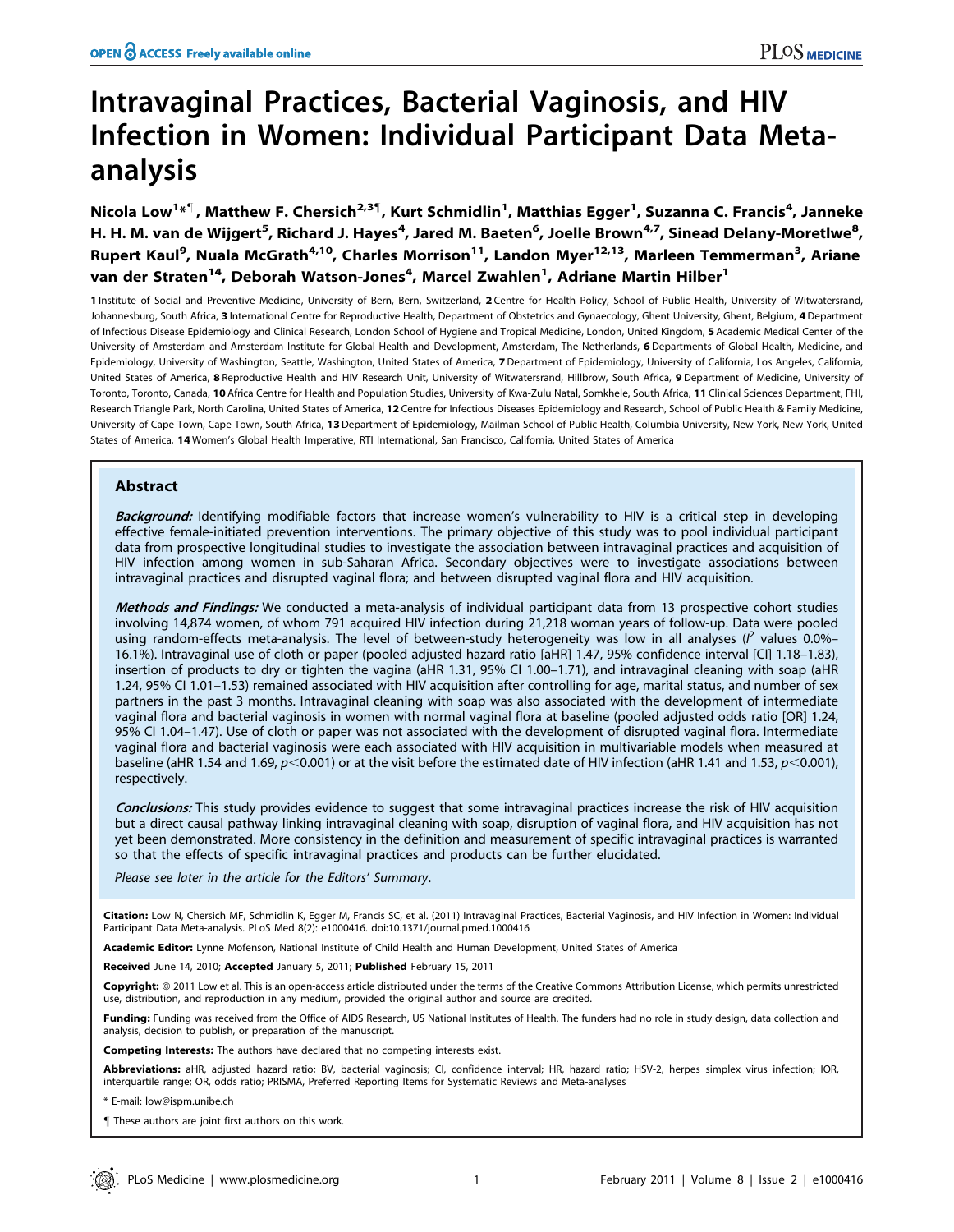## Introduction

HIV-infected women outnumber men in many sub-Saharan African countries [1]. Novel female-initiated preventive methods have, so far, proved elusive [2,3], so identifying new modifiable factors that affect women's vulnerability to HIV might help in the development of new preventive interventions [4]. Women use a wide range of products, applied in a variety of ways inside the vagina, to manage their sexual relationships, menstruation, and to improve wellbeing [5].

It has been hypothesised that some intravaginal practices could increase the risk of HIV infection by causing physical abrasions [4] or by disrupting the vaginal epithelium and increasing the occurrence of bacterial vaginosis (BV) [6–8]. An association between BV and HIV has been shown in cross-sectional and prospective studies [9,10] and, more recently, intermediate grades of vaginal flora have also been associated with an increased risk of HIV acquisition [11]. However, the evidence linking intravaginal practices, BV, and HIV infection is currently inconclusive [8,12,13], as is evidence of associations between these practices and BV [12]. A recent systematic review found that few prospective studies recorded intravaginal practices consistently and that there was substantial heterogeneity between studies reporting associations between intravaginal practices and HIV [12]. Even large individual studies lack statistical power to examine the effects of specific intravaginal practices on HIV acquisition. Combining individual participant data from different studies might overcome some of these problems because data can be analysed consistently across studies and statistical power and precision can be increased [14]. Our overall aim was to determine whether specific vaginal practices increase the risk of a woman acquiring HIV infection by facilitating disturbances in vaginal flora or vaginal epithelial disruption. The primary objective of this study was to pool individual participant data from prospective longitudinal studies to investigate the association between intravaginal practices and acquisition of HIV infection among women in sub-Saharan Africa. Secondary objectives were to investigate associations between intravaginal practices and disrupted vaginal flora; and between disrupted vaginal flora and HIV acquisition.

#### Methods

The study protocol specified hypotheses, inclusion criteria, and methods of analysis, and is available at http://www.ispm.ch/ uploads/media/VP\_IPD\_protocol\_\_final\_090205\_01.pdf. The review was reported according to the guidelines of the Preferred Reporting Items for Systematic Reviews and Meta-Analyses (PRISMA) group (Text S1).

## Study Selection

Potentially eligible studies were cohort studies and randomised controlled trials conducted in sub-Saharan Africa that had collected data prospectively about both intravaginal practices and incident HIV infection in females aged 10 y or older. We did not consider studies examining associations between disrupted vaginal flora and HIV unless data on intravaginal practices were also collected. We excluded studies in which participants were asked not to use intravaginal practices during the study or where the primary vaginal practice was female genital cutting or genital surgery. We also excluded studies involving vaginal microbicides or placebo products, tampons, or other devices to deliver medication. However, the control group in such studies was eligible for inclusion if they did not receive these interventions.

We identified studies using the results of a systematic review of published studies, which has been described elsewhere [12]. We obtained published reports of all studies included in the previous

review and asked experts in the field to identify additional studies that had collected data about both intravaginal practices and incident HIV infections. We tried to contact the corresponding author or principal investigator of all potentially eligible studies by email to determine whether relevant data had been collected and to invite them to contribute to the individual participant data metaanalysis. We included eligible studies for which we had received both a signed agreement to participate and a dataset by 16th March 2009. All included studies were approved by relevant country-specific and institutional ethical review boards and all participants within each study provided written informed consent for the original studies.

## Data Collection

We used protocols, questionnaires, and publications from included studies, and information from investigators to determine whether requested variables had been collected or could be derived. The final variable list included: HIV infection, intravaginal practices, vaginal flora status, herpes simplex virus infection (HSV-2) status, age, education, religion, marital status, employment, age at first sex, numbers of sex partners, sex in exchange for money, pregnancy and contraception, and general condom use (consistent, inconsistent, or never). A named investigator for each included study provided access to the dataset, answered questions about the study procedures and coding of variables, and contributed to interpretation of results and revising the manuscript. For most studies we obtained raw data and recoded these in house (MFC, KS, or SCF). For two studies, a data manager provided a dataset, coded according to our predefined scheme.

#### Outcome and Exposure Measures

The primary outcome was HIV infection diagnosed within the first 2 y, using the diagnostic criteria defined by each individual study. We included women with a negative HIV test at the baseline visit and at least one follow-up HIV test and estimated the date of HIV infection as the midpoint between the last negative and the first positive test.

Intravaginal practices were the main exposures and were based on self-reported data collected in face-to-face interviews in all but one study, which instead used audio computer-assisted selfinterviewing [15]. Definitions were based on a published classification system [6]. After examining the data available in individual studies, we defined five separate intravaginal practices (Box 1). We used baseline data about current practices (that is, those from the 1 to 3 mo preceding the start of the study), since there were too few studies reporting repeated measures of these variables to consider changes in practices over time. The reference group was women not at increased risk of acquiring HIV infection through intravaginal practices, and included women using no intravaginal practice or water.

Vaginal flora status was considered as both an exposure and an outcome, and assessed using scores from Gram-stained vaginal smears [16,17], or Amsel clinical criteria [18]. We used the Nugent score if results from more than one method were available [16]. BV was defined as a Nugent score of 7–10, Ison-Hay grade III, or the presence of three or more Amsel criteria. Intermediate vaginal flora was defined as a Nugent score of 4–6 [11] or Ison-Hay grade II. Two studies used Amsel criteria only and could not be included in analyses that included intermediate vaginal flora as an exposure or outcome [19,20].

## Assessment of the Risk of Bias

We assessed the potential for bias in each cohort study, arising from prespecified methodological domains [21]: description of participation and evidence of bias; definitions of diagnostic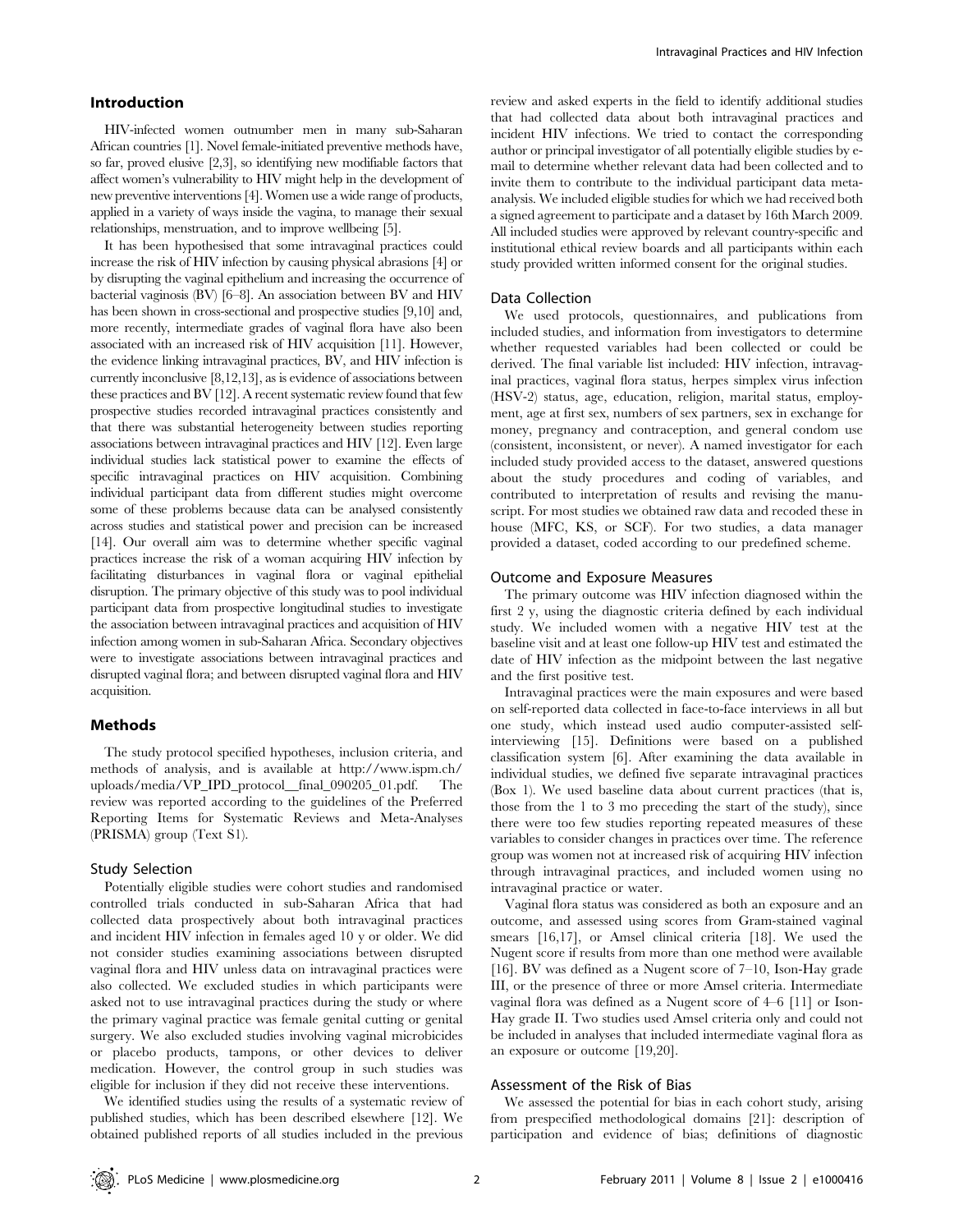## Box 1. Definitions of intravaginal practices used in this study.

| <b>Intravaginal Practice</b> | <b>Definition</b>                                                                                                                                                                                                                                                      |
|------------------------------|------------------------------------------------------------------------------------------------------------------------------------------------------------------------------------------------------------------------------------------------------------------------|
| <b>Cleaning with water</b>   | Cleaning inside the vagina, beyond the introitus, with water as the only product. Can be with<br>or without specific mention of fingers, other materials, or douching devices to introduce water<br>inside the vagina.                                                 |
| <b>Cleaning with soap</b>    | Cleaning inside the vagina, beyond the introitus, with generic "soap" or "household soap," or<br>named proprietary bath soaps. Can be with or without specific mention of fingers, other<br>materials, or douching devices to introduce soap lather inside the vagina. |
| <b>Cleaning with other</b>   | Cleaning inside the vagina, beyond the introitus, with products that include: generic                                                                                                                                                                                  |
| household products           | "household cleaners"; named proprietary products such as "Omo"; antiseptic solutions;                                                                                                                                                                                  |
|                              | vinegar; lemon juice. Can be with or without specific mention of fingers, other materials, or                                                                                                                                                                          |
|                              | douching devices to introduce liquid inside the vagina.                                                                                                                                                                                                                |
| Cloth to wipe out vagina     | Use inside the vagina, beyond the introitus, of materials such as cloth, tissue, paper, cotton                                                                                                                                                                         |
| or apply products            | wool to wipe out vaginal secretions or to apply products. Includes specific practices described                                                                                                                                                                        |
|                              | as "cleaning with cloth" without any other product and named products introduced with cloth                                                                                                                                                                            |
|                              | or other material. Does not include use of medication, tampons, or removal of menstrual<br>blood.                                                                                                                                                                      |
| Insertion of products to     | Pushing or placing mostly nonliquid products inside the vagina (including powders, creams,                                                                                                                                                                             |
| dry or tighten vagina        | herbs, tablets, sticks, stones, leaves, "traditional products") regardless of the duration. Some                                                                                                                                                                       |
|                              | questions ask specifically about the use of this practice before sexual intercourse. The                                                                                                                                                                               |
|                              | intention is to achieve a sensation described as dry or tight.                                                                                                                                                                                                         |
| Any (or no) current          | Includes all positive (or negative) responses to general questions about the use of an                                                                                                                                                                                 |
| practice                     | intravaginal practice, or to specific questions about practices described above. Time period is                                                                                                                                                                        |
|                              | that asked about at the baseline visit, usually past 1–3 mo.                                                                                                                                                                                                           |
|                              | $\sigma$ , and the state of the state of the state of the state of the state of the state of the state of the state of the state of the state of the state of the state of the state of the state of the state of the state of th                                      |

Categories are not mutually exclusive. Definitions of intravaginal cleaning and insertion adapted from classification developed by the WHO Gender, Sexuality and Vaginal Practices Study Group (GSVP Study Group) [6]. Additional definitions based on specific questions used in individual studies.

criteria; blinding of outcome assessment; conduct of follow-up; missing data; and measurement of main confounders.

## Statistical Analysis

Association between intravaginal practices and HIV infection. For the primary objective we included all women and used Cox proportional hazards models to examine associations in each study between each intravaginal practice at baseline and HIV acquisition, and expressed these as the hazard ratio (HR) and 95% confidence intervals (CIs). Follow-up time was measured until the first of: estimated date of HIV infection; the last follow-up visit; the end of the study; or after 2 y of follow-up. We pooled data if the level of between-study heterogeneity was mild or moderate, defined as a value from the  $I^2$  statistic below 50% [22]. We used two methods [14]: for all study objectives we used random effects meta-analysis to combine effect estimates from individual strata (two-stage method); for analyses with HIV acquisition as the outcome we also used stratified, fixed effects Cox regression, with studies as the strata (one-stage method). Both methods gave very similar results. The proportional hazards assumption, tested on the basis of Schönfeld residuals, was not violated in any model. All statistical analyses were conducted using Stata (version 10, Stata Corporation).

We looked for statistical evidence of confounding of the association between intravaginal practices and HIV infection in each individual study and for each intravaginal practice by comparing the univariable HR with the HR from bivariable models including baseline measures of each of the following prespecified factors: marital status; numbers of sex partners; condom use; contraception; educational level; religion; employment; age at first intercourse; having received goods or money in exchange for sex; pregnancy; and HSV-2 status. If inclusion of the variable resulted in the HR changing by more than 10% in one or more individual studies we considered it for inclusion in multivariable analyses [23]. We controlled for age in all multivariable models. We present results from models that also controlled for marital status and number of sex partners during the previous 3 mo as recorded at cohort entry because these were the variables that fulfilled our criteria most often. The results were very similar to those from models that controlled for a larger common set of variables, or controlled for different variables in each study.

We then examined the role of BV. We aimed to control for time-varying confounding by BV [24], but there were too many differences between studies in the frequency and timing of vaginal specimen collection to use fully time-updated measures. We therefore conducted two exploratory analyses in multivariable models to see, qualitatively, whether there was attenuation of the HR; using either the result of the baseline test or the last available test for BV before the estimated date of HIV infection, or before the date of censoring.

Associations between intravaginal practices and changes in vaginal flora status. To examine associations between intravaginal practices and short-term changes in vaginal flora status we included women who had normal vaginal flora at baseline, assessed using Gram-stain criteria, and a follow-up assessment within the first year of enrolment. We categorised vaginal flora status at follow-up as normal, intermediate, or BV. We used ordered logistic regression with a proportional odds model [25]. The assumption of the model is that the odds ratio (OR) associated with an intravaginal practice for the odds of intermediate vaginal flora or BV compared with normal vaginal flora is equal to the OR for BV compared with normal or intermediate flora. The model therefore estimates a single OR from the data.

Association between disrupted vaginal flora and HIV acquisition. To examine the association between disrupted vaginal flora and HIV acquisition we included all women with vaginal flora assessed by Gram-stain at baseline. We considered vaginal flora status as a three-level ordered exposure and used Cox proportional hazards regression to estimate the HR (and 95% CI) for incident HIV infection in the first 2 y of follow-up.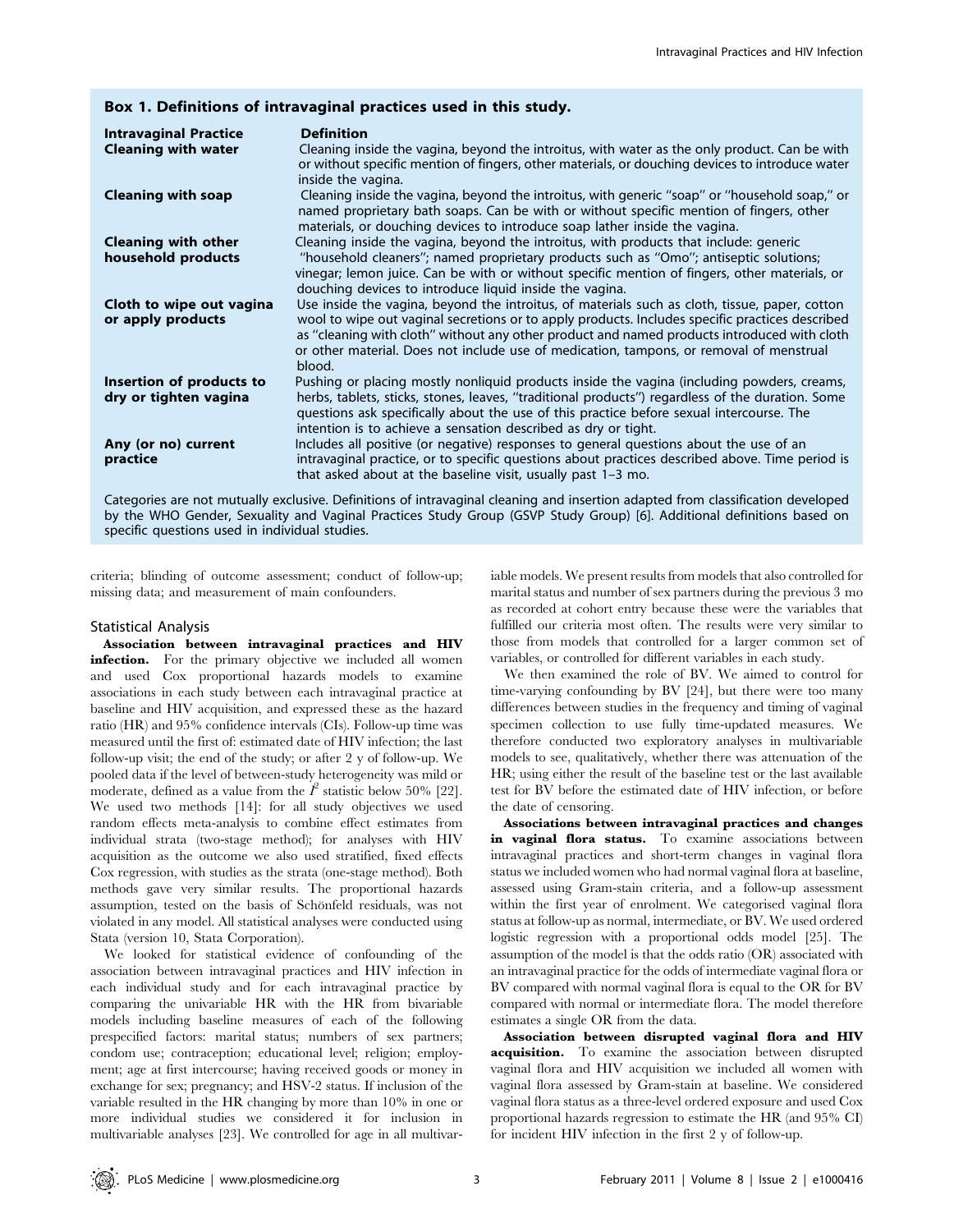## Results

## Description of Studies

We assessed 22 studies for eligibility; 13 prospective studies conducted in sub-Saharan Africa included in our previous systematic review [8,19,20,26–35] and nine identified through expert meetings [15,36–43]. We excluded five studies for which we could not determine eligibility because we did not establish contact with the authors [26–28,31,33], three studies that did not include data on relevant exposures or outcomes [30,32,34], and four studies for which the investigators declined to take part, or could not send their agreement to participate or dataset by 16th March 2009 (Figure 1; Table S1) [29,38–40]. We included ten studies [8,15,19,20,35–37,41–43]. We analysed the data as 13 separate studies, stratifying results from three multicentre studies according to enrolment site [15,19,35]. Table 1 shows selected characteristics of the studies, which were done in six sub-Saharan African countries and included data from 14,874 women followed for 21,218 woman years, with 791 incident HIV infections in the first 2 y. The individual studies were generally assessed as having a low risk of bias (data available on request). Most studies involved women enrolled from community settings or clinics providing reproductive health services (studies 1, 6, 7, 8, 9, 10). Two studies in Tanzania enrolled women working as food sellers or in bars and other recreational facilities, amongst whom high prevalences of sexually transmitted infections and HIV have previously been



Figure 1. Flow diagram of included studies. doi:10.1371/journal.pmed.1000416.g001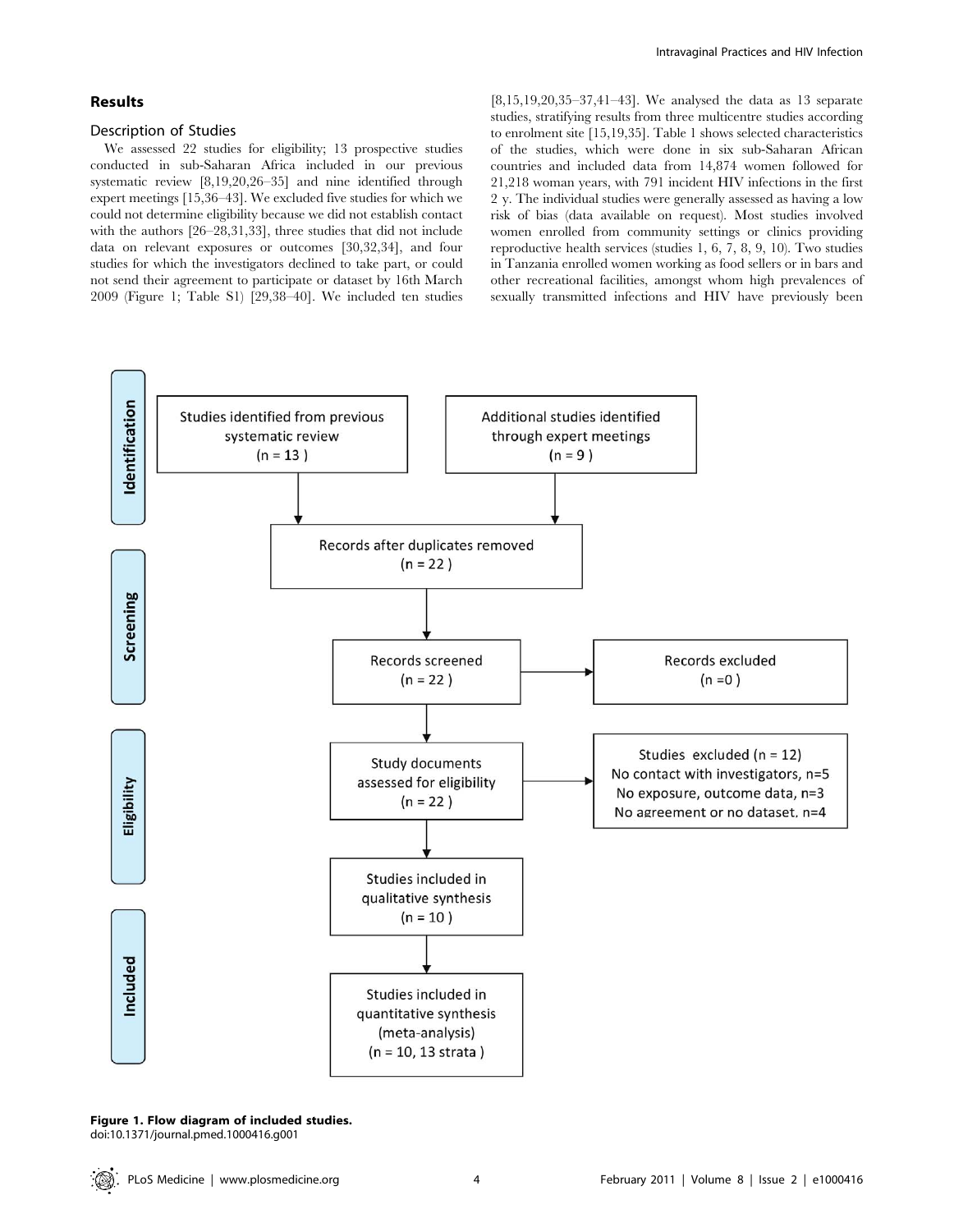Table 1. Characteristics of participants of individual cohort studies.

| Study<br>Number;<br>Country<br>[Reference] | <b>Enrolment</b><br><b>Settings</b>                                                                            | Study<br>Population                                                             | Planned<br><b>Study</b><br>Duration <sup>a</sup> up <sup>a</sup> | Planned<br><b>Frequency</b><br>of Follow- | Dates of<br><b>Enrolment<sup>a</sup></b> | n<br><b>Included</b> <sup>b</sup> | Age at<br>Enrolment (mo),<br>(y), Mean<br>(SD) | Follow-<br>up per<br>Woman<br>Median<br>(IQR) | Percent<br><b>Followed</b><br>for 12 mo <sup>c</sup> | n<br>Incident<br>HIV<br><b>Infections</b> | HIV<br>Incidence,<br>per 100<br>Woman<br>Years<br>(95% CI) |
|--------------------------------------------|----------------------------------------------------------------------------------------------------------------|---------------------------------------------------------------------------------|------------------------------------------------------------------|-------------------------------------------|------------------------------------------|-----------------------------------|------------------------------------------------|-----------------------------------------------|------------------------------------------------------|-------------------------------------------|------------------------------------------------------------|
| 1; Uganda<br>$[35]$                        | FPC and<br>other health<br>services                                                                            | Women<br>attending<br>clinics                                                   | $15-24$ mo 3 Monthly                                             |                                           | 11/99-03/02                              | 2,201                             | 24.9 (4.5)                                     | 23.7<br>$(21.4 - 24.0)$                       | 97.0                                                 | 63                                        | 1.6<br>$(1.2 - 2.0)$                                       |
| 2; Kenya<br>$[37]$                         | Randomised<br>trial (all<br>women);<br>peer-leaders<br>network                                                 | Self-identified 24 mo<br>female sex<br>workers                                  |                                                                  | 6 Monthly                                 | 05/98-01/02                              | 414                               | 29.1 (8.0)                                     | 23.8<br>$(11.2 - 24.0)$                       | 75.4                                                 | 30                                        | 4.9<br>$(3.4 - 7.0)$                                       |
| 3; Kenya<br>[8]                            | Municipal<br>STI clinic                                                                                        | Self-identified Not fixed<br>female sex<br>workers<br>attending a<br>STI clinic |                                                                  | Monthly                                   | 02/93-12/02                              | 1,270                             | 27.1(6.3)                                      | 14.3<br>$(3.7 - 24.0)$                        | 55.1                                                 | 164                                       | 11.3<br>$(9.7 - 13.2)$                                     |
| 4; Tanzania<br>$[42]$                      | Reproductive<br>health clinics<br>in selected<br>guesthouses                                                   | Women<br>working in<br>bars,<br>restaurants,<br>guesthouses                     | 12 mo                                                            | 3 Monthly                                 | 08/02-10/03                              | 978                               | 30.0(8.2)                                      | 11.7<br>$(8.7 - 12.0)$                        | 66.0                                                 | 23                                        | 2.8<br>$(1.9 - 4.3)$                                       |
| 5; Tanzania<br>$[43]$                      | Randomised<br>trial (all<br>women);<br>mobile health restaurants,<br>clinics                                   | Women<br>working<br>in bars,<br>guesthouses                                     | 30 mo                                                            | 3 Monthly                                 | 11/03-01/06                              | -781                              | 27.5(5.0)                                      | 24.0<br>$(15.5 - 24.0)$                       | 91.3                                                 | 45                                        | 3.4<br>$(2.6 - 4.6)$                                       |
| 6; Malawi<br>[19]                          | FPC, postnatal Women<br>clinics                                                                                | attending<br>clinics                                                            | 9 mo                                                             | 3 Monthly                                 | 06/01-08/02                              | 993                               | 27.9 (8.2)                                     | 9.0<br>$(8.7 - 9.1)$                          | $67.5^{\circ}$                                       | 33                                        | 4.9<br>$(3.5 - 6.9)$                                       |
| 6; Zimbabwe As above<br>[19]               |                                                                                                                | As above                                                                        | As above                                                         | As above                                  | As above                                 | 526                               | 29.0 (8.4)                                     | 9.0<br>$(8.8 - 9.2)$                          | 74.7 <sup>c</sup>                                    | 19                                        | 5.2<br>$(3.3 - 8.1)$                                       |
| 1; Zimbabwe FPC and<br>$[35]$              | other health<br>services                                                                                       | Women<br>attending<br>clinics                                                   | 15-24 mo 3 Monthly                                               |                                           | 11/99-08/02                              | 2,248                             | 25.9 (4.4)                                     | 23.0<br>$(17.3 - 24.0)$                       | 90.7                                                 | 153                                       | 4.2<br>$(3.6 - 4.9)$                                       |
| 7; Zimbabwe, Randomised<br>$[15]$          | trial (control<br>arm only);<br>FPC,<br>well-baby,<br>general<br>health clinics;<br>community<br>organisations | Sexually<br>active<br>women<br>(average<br>four sex<br>acts per<br>month)       | 12-24 mo 3 Monthly                                               |                                           | 09/03-10/05                              | 1,229                             | 28.4 (7.2)                                     | 23.5<br>$(17.9 - 23.9)$                       | 96.2                                                 | 52                                        | 2.5<br>$(1.9 - 3.3)$                                       |
| 7; South<br>Africa [15]                    | As above                                                                                                       | As above                                                                        | As above                                                         | As above                                  | As above                                 | 1,247                             | 28.9 (8.0)                                     | 17.9<br>$(14.4 - 22.3)$                       | 91.9                                                 | 151                                       | 5.5<br>$(4.5 - 6.7)$                                       |
| 8; South<br>Africa [36]                    | FPC,<br>well-baby,<br>postnatal<br>clinics                                                                     | Women<br>attending<br>clinics                                                   | 12 mo                                                            | 6 Monthly                                 | 01/02-01/04                              | 694                               | 24.7 (5.0)                                     | 11.0<br>$(10.8 - 11.4)$                       | 74.1                                                 | 20                                        | 3.4<br>$(2.2 - 5.3)$                                       |
| 9; South<br>Africa [41]                    | FPC,<br>immunisation<br>clinics                                                                                | Women<br>attending<br>clinics                                                   | 12 mo                                                            | 3 Monthly                                 | 07/03-07/04                              | 261                               | 29.3 (9.5)                                     | 9.5<br>$(6.0 - 12.0)$                         | 42.9                                                 | 29                                        | 15.1<br>$(10.5 - 21.8)$                                    |
| 10; South<br>Africa [20]                   | Cervical<br>cancer trial;<br>community<br>meetings<br>and health<br>workers                                    | Women<br>never<br>screened for<br>cervical cancer<br>living in<br>Khayelitsha   | $6-36$ mo                                                        | 3 Monthly                                 | 08/01-11/03 2,032                        |                                   | 43.2 (6.8)                                     | 24.0<br>$(24.0 - 24.0)$                       | 90.9                                                 | 61                                        | 1.7<br>$(1.3 - 2.2)$                                       |

Number of incident HIV infections during up to 2 y follow-up (n=14,874), ordered geographically from north to south.<br><sup>a</sup>From study protocol or publication.<br><sup>b</sup>Includes only women who were HIV negative at start of follow-up

 $^{\text{c}}$ Includes women who attended a follow-up visit at 12 mo  $\pm 30$  d, except study 6, which includes women who completed study follow-up at 9 mo. FPC, family planning clinic; SD, standard deviation; STI, sexually transmitted infections.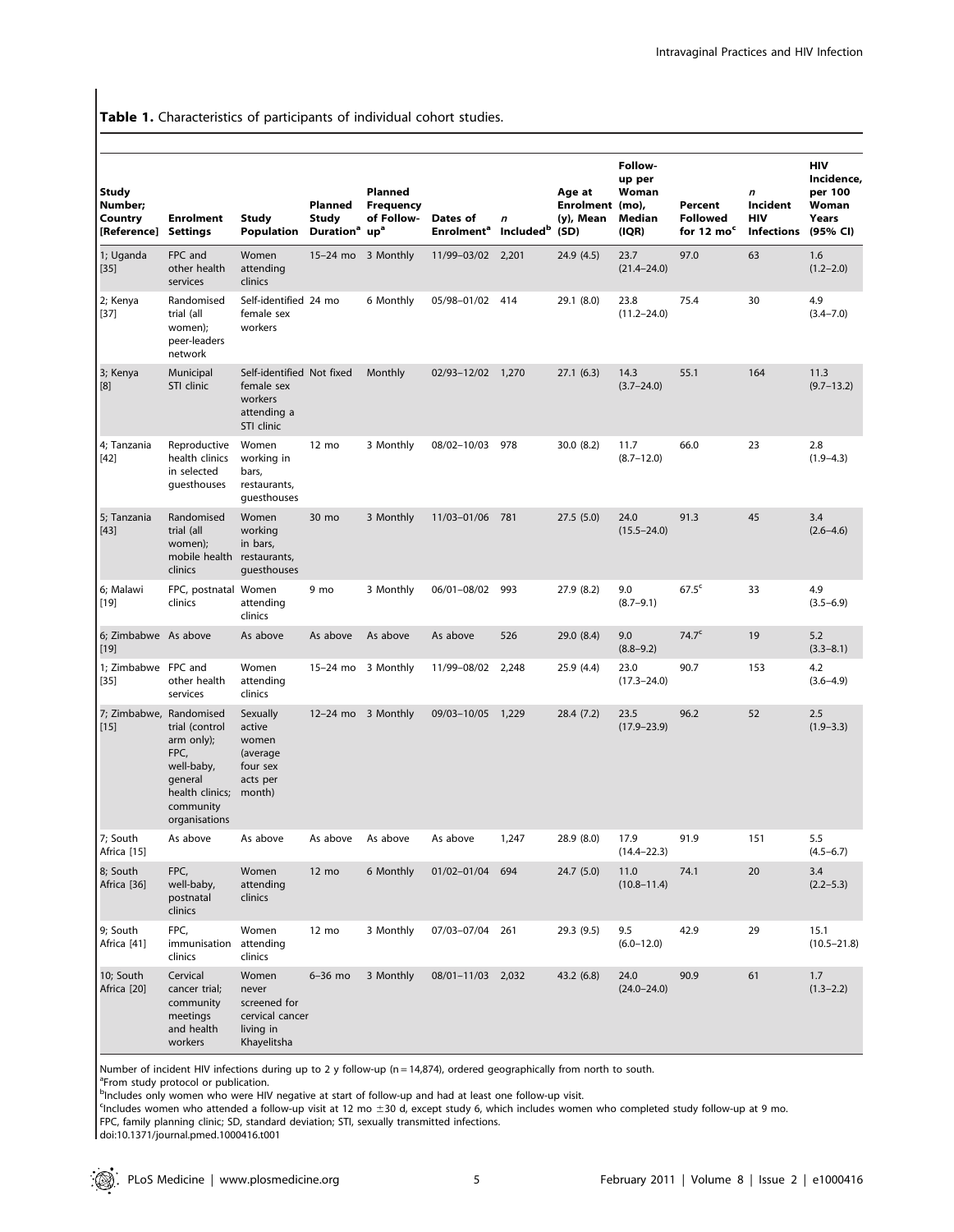reported (studies 4, 5). Two studies in Kenya enrolled only women who were self-identified sex workers (studies 2, 3). The mean age at enrolment was 29.4 y (standard deviation [SD] 8.7, range 15.2– 67.0 y). The incidence of HIV infection in individual studies ranged from 1.6 (95% CI 1.2–2.0, study 1 Uganda) to 15.1 (95% CI 10.5–21.8, study 9) per 100 woman years. The median time from enrolment to the estimated date of HIV infection was 250 d (interquartile range [IQR] 130–415 d).

## Frequency of Intravaginal Practices

The percentage of women reporting any current intravaginal practice at baseline ranged from 18% (study 8) to 95% (study 3, Table 2). Studies done in South Africa tended to have a low overall prevalence of any current vaginal practice (18%–27%, studies 8–10) and studies in Zimbabwe tended to have a high prevalence (69%–92%, studies 1, 6, 7). Female sex workers in Kenya (76%–95%, studies 2, 3) and high risk women in Tanzania  $(67\%-76\%)$ , studies 5, 4) also reported high levels of any vaginal practice. Table 2 shows the proportions of women reporting any use of specific practices, i.e., whether or not they reported other practices. Cleaning inside the vagina with soap was the most common practice involving a specified product, and was reported by more than one-third of women in six studies in the most northern countries in the region (studies 1–6 Malawi). Reported use of other more abrasive household cleaning products was uncommon, ranging from 0.7% (study 8) to 7% (study 2). Reported use of cloth or paper to wipe out the vagina, or apply products, ranged from 0.3% (study 8) to 70% (study 7 Zimbabwe). Inserting products to dry or tighten the vagina was uncommon; this was most commonly reported in four studies conducted in South Africa and Zimbabwe, where the prevalence was 13%–20% (studies 1 Zimbabwe, 7 Zimbabwe, and 8 South Africa). Cleaning

with water, with or without other practices, was reported by more than 60% of women in all but four studies in South Africa (studies 7 South Africa, 8–10). Where measurements of intravaginal practices were available at follow-up visits, the majority of reported practices were consistent with baseline data; 60% reported the same practice at all study visits at which data were collected, 34% reported either the same practice or no practice, and 6% reported different practices at all visits.

## Associations between Intravaginal Practices and HIV Infection

Intravaginal use of cloth or paper to wipe out the vagina or apply products was the practice most strongly associated with HIV acquisition in univariable analysis and after controlling for age, marital status, and number of sex partners in the past 3 mo (pooled adjusted HR 1.47, 95% CI 1.18–1.83) (Figure 2). There was also an increased risk of HIV acquisition in women reporting intravaginal cleaning with soap and water (pooled adjusted HR 1.24, 95% CI 1.01–1.53) (Figure 3) and insertion of products to dry or tighten the vagina (pooled adjusted HR 1.31, 95% CI 1.00–1.71) (Figure 4). One study (study 2) did not ask about insertion practices. The use of household cleaning products other than soap was much less common; in four studies the HR could not be estimated (studies 1 Uganda, 4, 5, 8; Figure 5). In the remaining studies the pooled analyses showed no evidence of an increased risk of HIV acquisition (pooled adjusted HR 1.11, 95% CI 0.73–1.68). There was little evidence of between-study heterogeneity in any of these analyses  $(I^2)$ values 0%–14%). Results from the fixed effects models were the same or very similar to those from random effects models (Table S2).

There was no statistical evidence that intravaginal use of water alone increased the risk of HIV acquisition when compared with no practice in univariable (Table S3, pooled unadjusted HR 1.02,

Table 2. Baseline prevalence of intravaginal practices and BV in included cohort studies ( $n = 14,874$ ).

| <b>Study Number;</b><br><b>Country</b> | $n$ Included | Any<br><b>Practice<sup>a</sup></b> | <b>Specific Practices</b>                 |                                     |                                     |                                                           |                                                 |                                                 |                |  |
|----------------------------------------|--------------|------------------------------------|-------------------------------------------|-------------------------------------|-------------------------------------|-----------------------------------------------------------|-------------------------------------------------|-------------------------------------------------|----------------|--|
|                                        |              | n Yes (%)                          | n Cleaning<br>with Water<br>Only $(\%)^b$ | n Cleaning<br>with Water<br>$(%)^c$ | n Cleaning<br>with Soap<br>$(\%)^c$ | n Cleaning with<br>Household<br>Products (%) <sup>c</sup> | n Use of<br>Cloth,<br>Tissue,<br>Paper $(\%)^c$ | n Insertion to Dry/<br>Tighten (%) <sup>c</sup> |                |  |
| 1; Uganda                              | 2,201        | 1,510 (68.6)                       | 500 (22.7)                                | 1,492 (67.8)                        | 982 (44.6)                          | 32(1.5)                                                   | 195 (8.9)                                       | 30(1.4)                                         | 465 (21.1)     |  |
| 2; Kenya                               | 414          | 323 (78.0)                         | Not asked                                 | 273 (65.9)                          | 207 (50.0)                          | 30(7.3)                                                   | 2(0.5)                                          | Not asked                                       | 197 (47.6)     |  |
| 3; Kenya                               | 1,270        | 1,204 (94.8)                       | 243 (19.1)                                | 1,066 (83.9)                        | 820 (64.6)                          | 85 (6.7)                                                  | 187 (14.7)                                      | 11(0.9)                                         | 461 (36.3)     |  |
| 4; Tanzania                            | 978          | 740 (75.7)                         | 372 (38.0)                                | 728 (74.4)                          | 348 (35.6)                          | 8(0.8)                                                    | 32(3.3)                                         | 26(2.7)                                         | 446 (45.6)     |  |
| 5; Tanzania                            | 781          | 523 (67.0)                         | 101(11.1)                                 | 499 (63.9)                          | 397 (50.8)                          | 16(2.1)                                                   | 32(4.1)                                         | 33 (4.2)                                        | 482 (61.7)     |  |
| 6; Malawi                              | 993          | 891 (89.7)                         | 182 (18.3)                                | 880 (88.6)                          | 669 (67.4)                          | 23(2.3)                                                   | 47 (4.7)                                        | 33(3.3)                                         | 77(7.8)        |  |
| 6; Zimbabwe                            | 526          | 364 (69.2)                         | 262 (49.8)                                | 356 (67.7)                          | 68 (12.9)                           | 18(3.4)                                                   | 29 (5.5)                                        | 6(1.1)                                          | 85 (16.2)      |  |
| 1; Zimbabwe                            | 2,248        | 1,916 (85.2)                       | 1,323 (58.9)                              | 1,724 (76.7)                        | 320 (14.2)                          | 106(4.7)                                                  | 1,122 (49.9)                                    | 445 (19.8)                                      | 639 (28.4)     |  |
| 7; Zimbabwe                            | 1,229        | 1,127 (91.7)                       | 629 (51.2)                                | 810 (65.9)                          | 166 (13.5)                          | 41(3.3)                                                   | 854 (69.5)                                      | 154 (12.5)                                      | 82 $(6.7)^d$   |  |
| 7; South Africa                        | 1,247        | 1,123 (90.1)                       | 86(6.9)                                   | 668 (53.6)                          | 582 (46.7)                          | 49 (3.9)                                                  | 655 (52.5)                                      | 164 (13.2)                                      | 0 <sup>d</sup> |  |
| 8; South Africa                        | 694          | 124 (17.9)                         | 19(2.7)                                   | 44 (6.3)                            | 17(2.5)                             | 5(0.7)                                                    | 2(0.3)                                          | 87 (12.5)                                       | 349 (50.3)     |  |
| 9; South Africa                        | 261          | 68 (26.1)                          | 19(7.3)                                   | 56 (21.5)                           | 36 (13.8)                           | 14(5.4)                                                   | 37 (14.2)                                       | 8(3.1)                                          | 124 (47.5)     |  |
| 10; South Africa                       | 2,032        | 546 (26.9)                         | 304 (15.0)                                | 460 (22.6)                          | 103(5.1)                            | 85 (4.2)                                                  | 438 (21.6)                                      | 154 (7.6)                                       | 174 (8.6)      |  |

<sup>a</sup>Includes any intravaginal practice reported at the baseline visit.

bWater is the only substance put into the vagina and woman does not use any other intravaginal practice (this category was grouped with "no intravaginal practice" to form the reference category for comparative analyses).

Woman reports using this practice and may or may not report any other intravaginal practice.

<sup>d</sup>Based on a subset of 257 women tested for BV at baseline in the Zimbabwe study site only.

doi:10.1371/journal.pmed.1000416.t002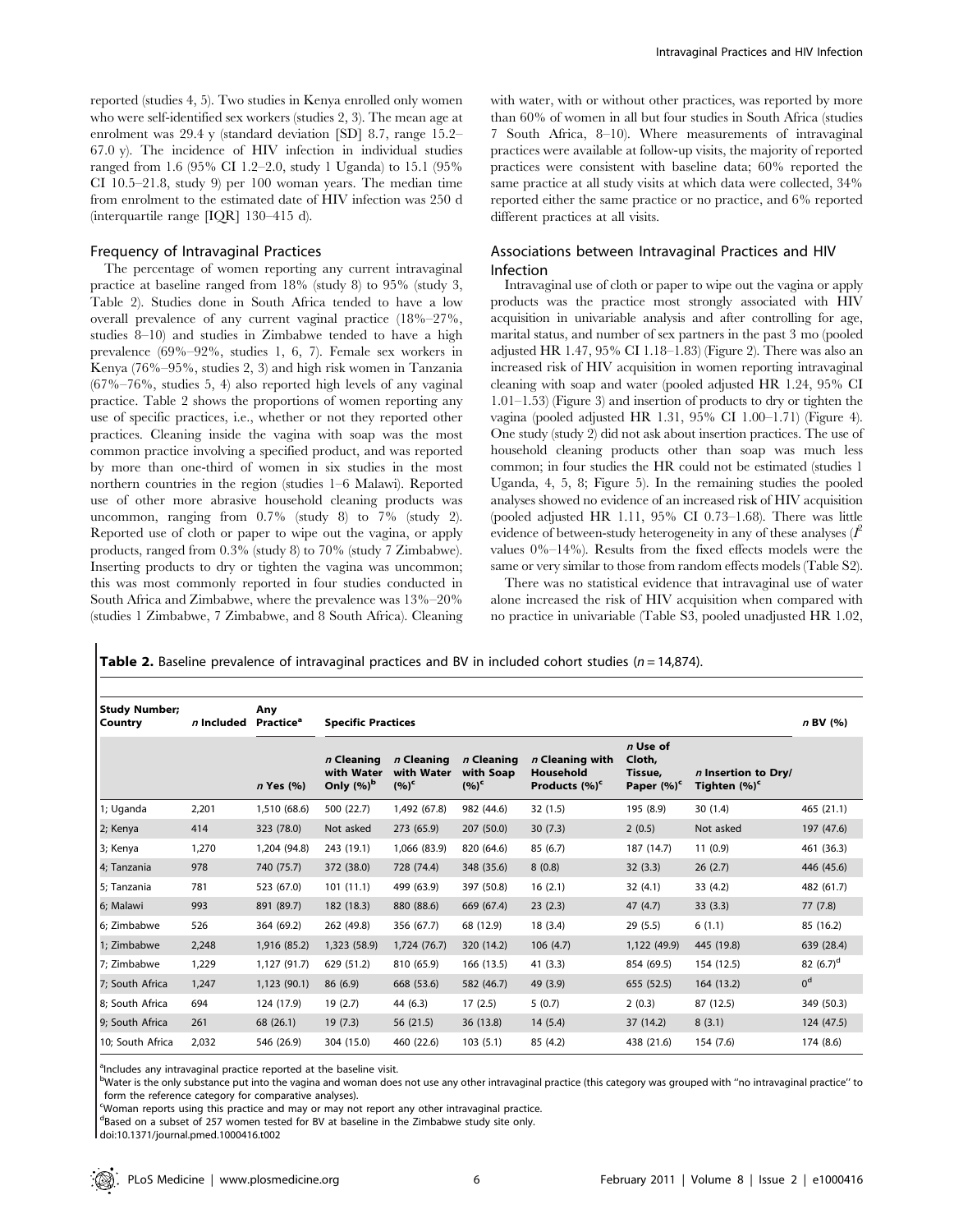## Unadjusted analysis

## Adjusted analysis



Figure 2. Association between use of cloth or paper to wipe out vagina or apply products and HIV acquisition, ordered by country, north to south (n=10,332). Individual study results from Cox regression. Pooled unadjusted and aHRs from random effects meta-analysis. Reference group is women who reported no intravaginal practice or cleaning with water only. Multivariable models adjusted for age, marital status, and number of partners in last 3 mo. No estimate possible if there were no events in one group. doi:10.1371/journal.pmed.1000416.g002

#### Study Hazard  $\frac{9}{6}$ Study Hazard  $\frac{9}{6}$ ID ratio (95% CI) Weight ID ratio (95% CI) Weight 1.09 (0.66, 1.80) 13.31 1. Uganda 1. Uganda 1.16 (0.70, 1.89) 13.71 2. Kenya  $0.80(0.34, 1.87)$  5.43 2. Kenya  $0.77(0.33, 1.81)$ 5.07 3. Kenya 1.54 (1.04, 2.27) 19.06 3. Kenya 1.54 (1.05, 2.27) 20.59 4. Tanzania 3.87 (1.57, 9.52) 4.91 4. Tanzania 3.69 (1.51, 9.06) 4.57 5. Tanzania 0.88 (0.49, 1.59) 10.15 5. Tanzania  $0.92(0.51, 1.64)$ 10.16 6. Malawi 0.87 (0.41, 1.86) 6.76 6. Malawi  $0.86(0.40, 1.83)$ 6.37 6. Zimbabwe 1.72 (0.56, 5.22) 3.31 6. Zimbabwe 1.80 (0.59, 5.48)  $3.02$ 1. Zimbabwe 1.21 (0.77, 1.90) 15.64 1. Zimbabwe 1.24 (0.79, 1.93) 16.39 7. Zimbabwe  $0.74(0.31, 1.78)$  5.21 7. Zimbabwe 0.75 (0.32, 1.80) 4.87 7. South Africa 1.75 (0.91, 3.37) 8.61 7. South Africa 1.61 (0.84, 3.10) 8.28 8. South Africa 2.06 (0.27, 15.66) 1.04 8. South Africa 2.21 (0.29, 16.70) 0.93 9. South Africa 1.19 (0.41, 3.51) 3.51 9 South Africa 1.14 (0.39, 3.30)  $3.27$ 10. South Africa 0.88 (0.28, 2.82) 3.05 10 South Africa  $0.95(0.30, 3.04)$ 2.77 1.25 (1.03, 1.52) 1.24 (1.01, 1.53) 100.00 Overall 100.00 Overall  $1^2$  = 7.2% (95% CI 0, 60%, p = 0.374)  $1^2$  = 14.1% (95% CI 0, 53%, p = 0.302) .5  $\overline{2}$  $10$  $\cdot$ 1 .5  $\overline{1}$  $\overline{2}$ 5 10  $\mathbf{1}$ 5

Unadjusted analysis

## Adjusted analysis

Figure 3. Association between intravaginal cleaning with soap and HIV acquisition, ordered by country, north to south ( $n = 3,071$ ). Individual study results from Cox regression. Pooled unadjusted and aHRs from random effects meta-analysis. Reference group is women who reported no intravaginal practice or cleaning with water only. Multivariable models adjusted for age, marital status, and number of partners in last 3 mo.

doi:10.1371/journal.pmed.1000416.g003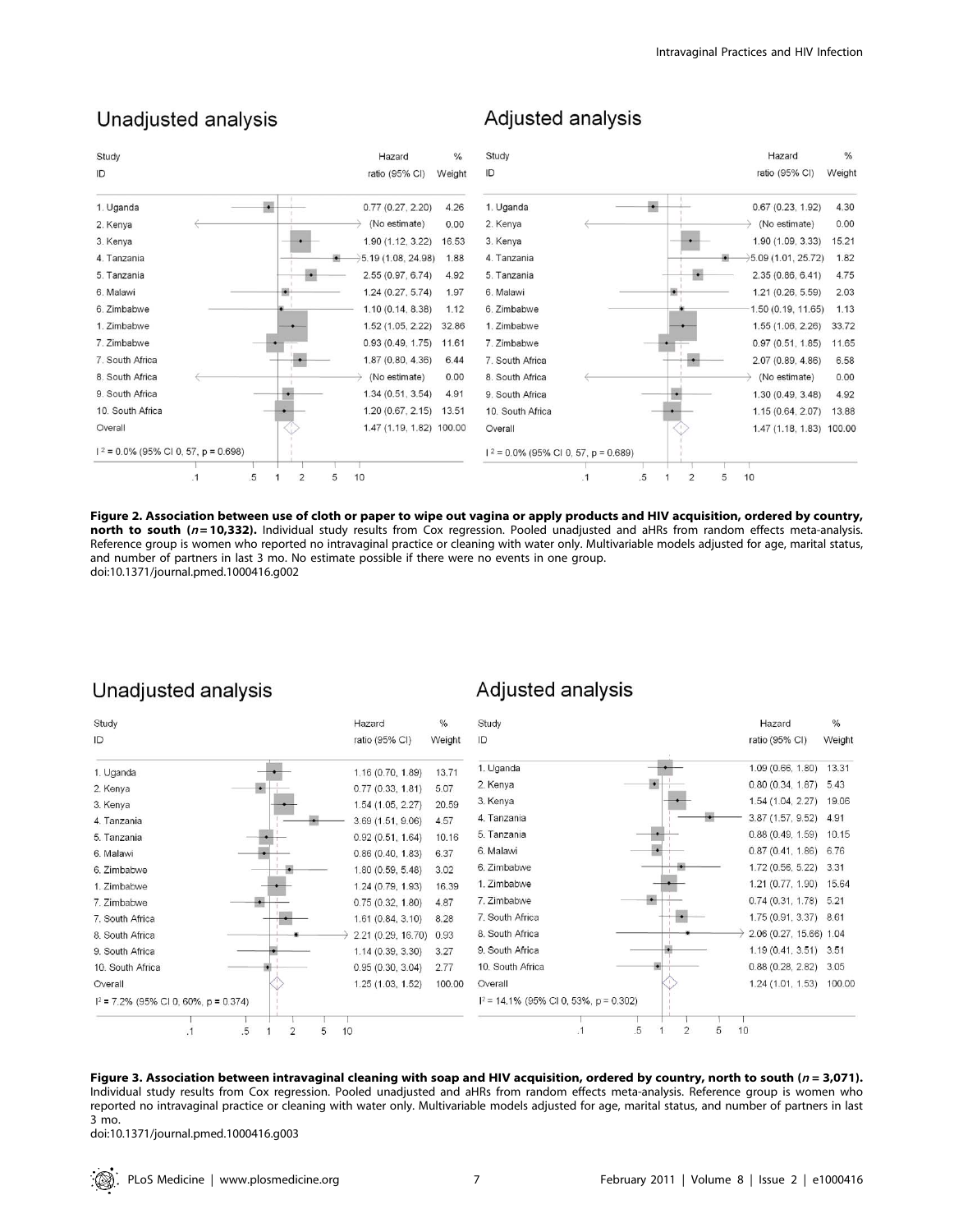## Unadjusted analysis

## Adjusted analysis



Figure 4. Association between insertion of products to dry or tighten the vagina and HIV acquisition, ordered by country, north to south(n=9,420). Individual study results from Cox regression. Pooled unadjusted and aHRs from random effects meta-analysis. Reference group is women who reported no intravaginal practice or cleaning with water only. Multivariable models adjusted for age, marital status, and number of partners in last 3 mo. No estimate possible if there were no events in one group. Stratum excluded if there were no events in either group, or standard error could not be estimated by model.

doi:10.1371/journal.pmed.1000416.g004

## Unadjusted analysis

## Adjusted analysis



Figure 5. Association between intravaginal cleaning with household cleaners and HIV acquisition, ordered by country, north to south (n=8,879). Individual study results from Cox regression. Pooled unadjusted and aHRs from random effects meta-analysis. Reference group is women who reported no intravaginal practice or cleaning with water only. Multivariable models adjusted for age, marital status, and number of partners in last 3 mo. No estimate possible if there were no events in one group. doi:10.1371/journal.pmed.1000416.g005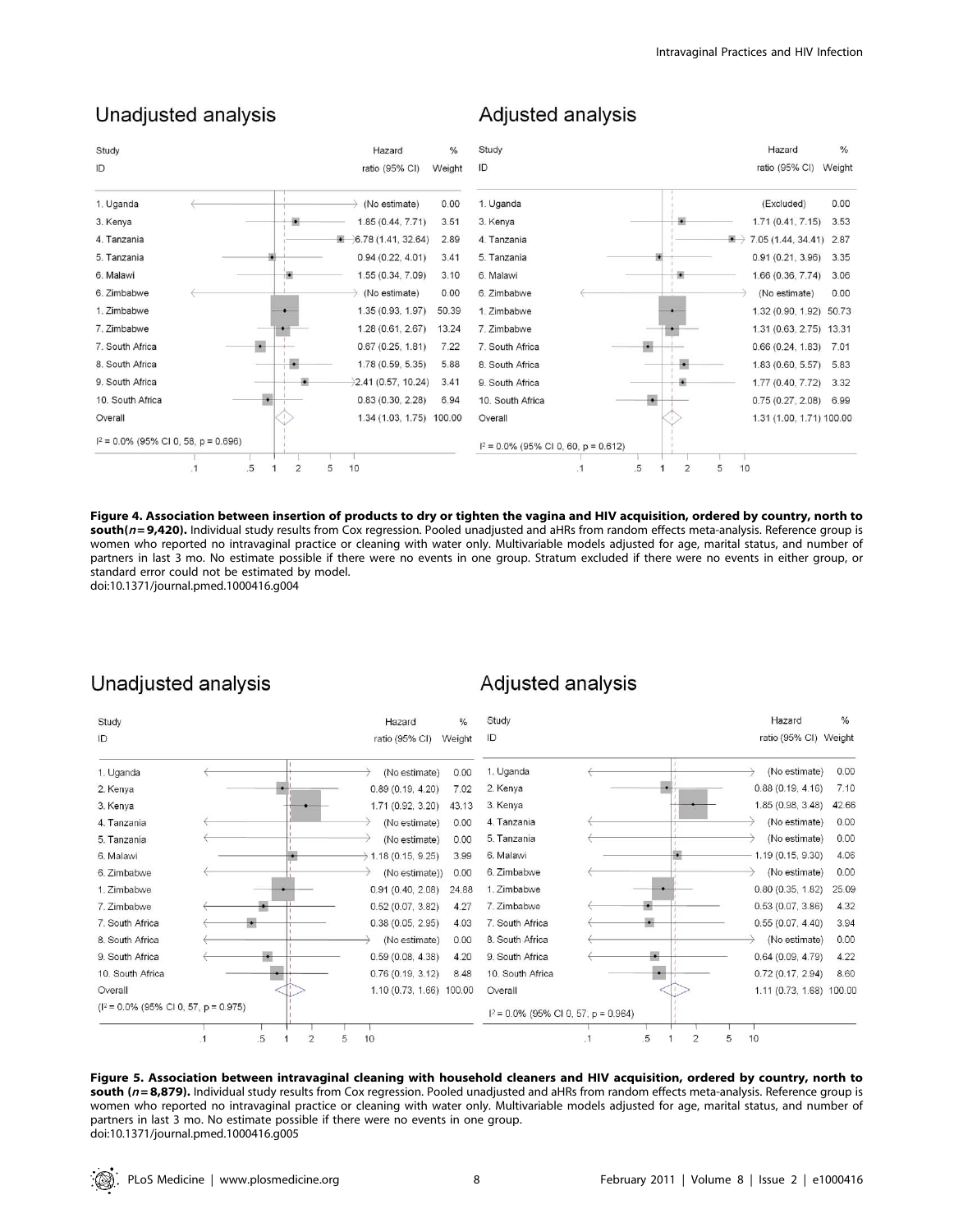95% CI 0.78-1.35,  $\vec{I}$  3.9%) or multivariable analyses (pooled adjusted HR 1.03, 95% CI 0.76-1.40,  $I^2$  16.1%). Women who used only water intravaginally, compared with those using no practice, were younger  $(p<0.001)$ , more likely to be currently married  $(p<0.001)$ , more likely to have one partner in the last 3 mo ( $p<0.001$ ), more likely to be using contraception ( $p<0.001$ ), more likely to be Catholic or Muslim than Protestant  $(b<0.001)$ , and less likely to never use condoms  $(p=0.005)$ . Controlling for these variables did not alter the strength of the associations found in univariable analyses (unpublished results).

Table 3 shows the results of analyses controlling for BV in addition to demographic and behavioural characteristics. These analyses exclude most participants from study 7, in whom vaginal flora was only assessed in a subset of women from one study site. Intravaginal use of cloth or paper remained associated with HIV acquisition after controlling for BV. For cleaning with soap and insertion of products to dry or tighten the vagina, the associations with HIV acquisition were weakened slightly after adjustment for demographic and behavioural variables. Adjustment for the presence of BV at baseline or at the last visit before the estimated date of HIV infection did not have any additional effect. When vaginal flora status was considered with intermediate vaginal flora and BV as separate categories, the pattern of results was similar to that seen when BV was included as a binary variable, but confidence intervals were wider because studies that used only Amsel criteria for diagnosis were excluded (unpublished results).

## Associations between Intravaginal Practices and Disrupted Vaginal Flora

Table 4 shows the associations between intravaginal practices and the development of intermediate vaginal flora or BV amongst women with normal vaginal flora at the baseline visit and vaginal specimens examined by Gram-stain criteria at follow-up. Amongst women who cleaned intravaginally with soap and water, the incidence of disrupted vaginal flora at the next visit was increased in univariable and multivariable analyses (pooled adjusted OR from ordered logistic regression 1.24, 95% CI 1.04–1.47). There was a similar but weaker trend for the insertion of products to dry or tighten the vagina, but confidence intervals for these estimates were wider (pooled adjusted OR 1.29, 95% CI 0.98–1.71,  $p = 0.072$ ). There was no evidence of an association between intravaginal cleaning with household products or use of cloth or paper and development of disrupted vaginal flora. There was no evidence of between-study heterogeneity  $(I^2$  values 0.0% for all analyses).

## Associations between Disrupted Vaginal Flora and HIV Infection

Vaginal flora status was associated with HIV incidence in univariable and multivariable analyses (Table 5). The risk of HIV acquisition was higher in women with BV than with intermediate vaginal flora. Controlling for potential confounders did not substantially attenuate the effect estimates. The strength of association between vaginal flora status and HIV acquisition was slightly weaker when using the vaginal flora status measured at the visit preceding the estimated date of HIV infection (median 51 d, IQR 40–147 d between vaginal flora assessment and HIV infection) than when using the baseline value (median 253 d, IQR 116–426 d).

## Discussion

acquisition after controlling for age, marital status, number of sex partners in the past 3 mo, and in models that controlled for BV. Insertion of products to dry or tighten the vagina and intravaginal cleaning with soap were associated with HIV acquisition in univariable and multivariable analyses controlling for demographic and behavioural variables, but not in models that controlled for BV. Intravaginal cleaning with soap was also associated with the development of intermediate vaginal flora and BV at follow-up in women with normal vaginal flora at baseline. Disrupted vaginal flora measured at baseline or at the visit before the estimated data of HIV infection was associated with HIV acquisition in both univariable and multivariable analyses.

## Strengths and Weaknesses

The main strength of this study was the collaboration of investigators from ten different studies, which allowed the collation of individual participant data from nearly 15,000 women and analysis using consistent definitions of intravaginal practices across studies. By pooling data we increased the power and precision of our analyses and adjusted for confounding, which is difficult or impossible in an aggregate data meta-analysis [14]. There was a striking lack of between-study heterogeneity in results, despite differences in study populations, designs, and questionnaires, which increases the robustness of our findings. In addition, we obtained very similar results using different statistical methods to pool data. Our results might be biased because we did not identify or include all eligible studies. We did, however, conduct a wideranging search and reasons for exclusion were not related to study results.

Limitations of this study were mainly due to data collection differences that could not be remedied by recoding. Questions about intravaginal practices were asked in different ways because there are no agreed upon definitions [5], there is no validated measurement instrument, and the purposes of the studies differed. We therefore had to limit the number of specific intravaginal practices from those originally planned and differences in wording of questions about intravaginal practices between studies might have affected our results. By grouping exposure categories, we might have masked harms (or benefits) of particular practices or products. Grouping of categories to obtain uniformly defined variables for confounding factors, or imprecision in the measurement of other variables included in the analysis might also have resulted in residual confounding. In addition, we cannot exclude the possibility of residual confounding from unmeasured factors, such as sexually transmitted infections, from our reliance on baseline measures of intravaginal practices that changed over time, or the motivation for performing certain practices, which can vary according to perceptions of risk [5].

A further limitation was the difficulty in definitively establishing the temporal sequence of intravaginal practices and changes in vaginal flora status; intravaginal practices could promote disruption of vaginal flora but symptoms related to those changes, such as vaginal discharge or fishy odour, could prompt intravaginal washing or wiping [24]. We tried to overcome this problem when examining the association between intravaginal practices and disrupted vaginal flora by including only women with normal vaginal flora at baseline. We could not, however, consider changes in exposure status over time because of data collection differences and uncertainty about the effects of treatment for BV, which was documented in some studies but not in others.

## Comparison with Other Studies

This study is likely to be the largest to have examined associations between intravaginal practices and HIV acquisition

This study combined individual participant data from ten prospective studies in six sub-Saharan African countries. Intravaginal use of cloth or paper remained associated with HIV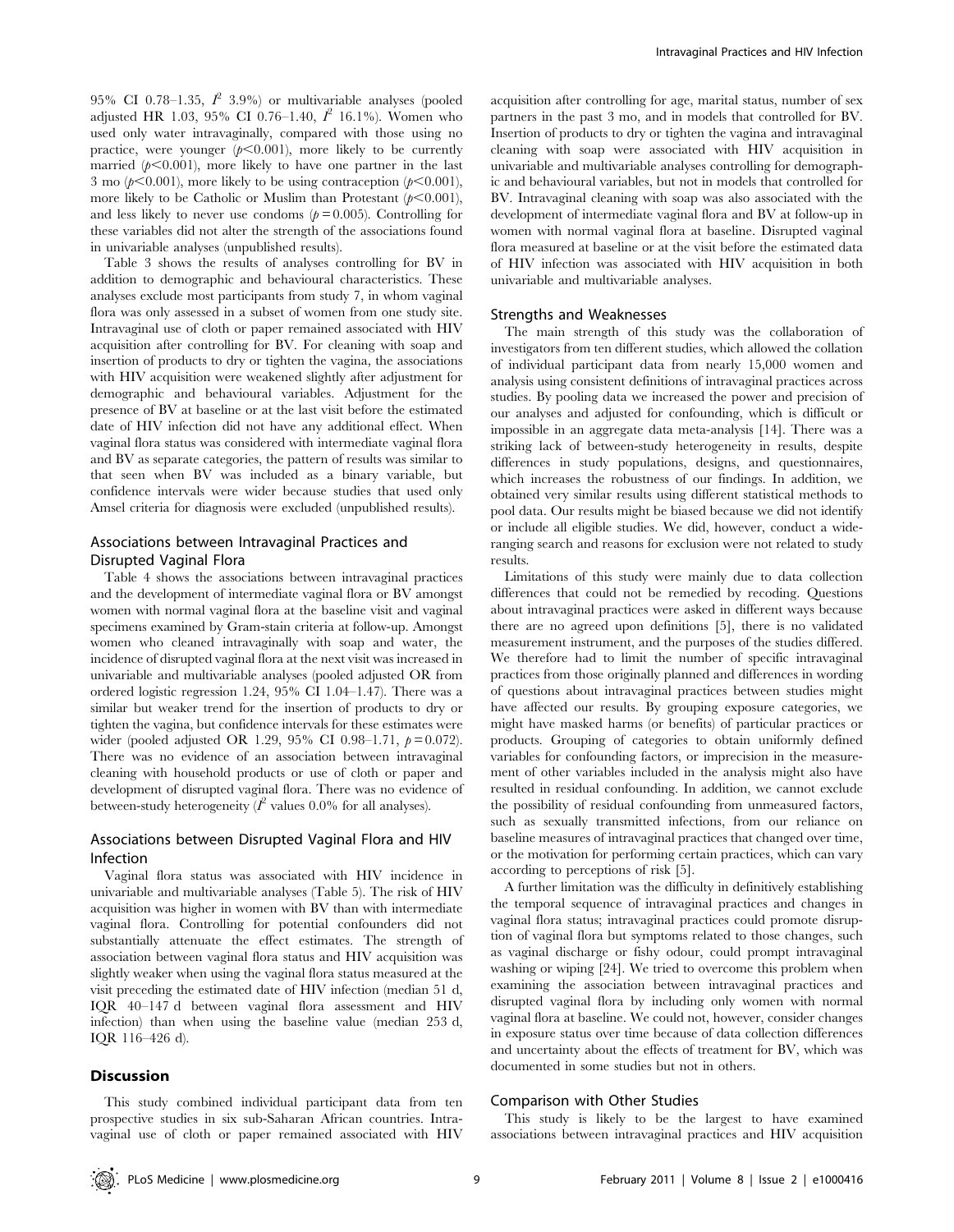Table 3. Associations between intravaginal practices and HIV acquisition, adjusting for different measures of disrupted vaginal flora.

| Intravaginal<br>Practice                                   | <b>Number</b><br>in Model<br>(Strata/ | <b>HR</b><br>Studies)a (95% CI) |                     | aHR<br>(95% CI)                                         |                     |                                                                        |                               |                                                                               |                     |  |
|------------------------------------------------------------|---------------------------------------|---------------------------------|---------------------|---------------------------------------------------------|---------------------|------------------------------------------------------------------------|-------------------------------|-------------------------------------------------------------------------------|---------------------|--|
|                                                            |                                       | <b>Unadjusted</b>               | $P\%$<br>(95%<br>CI | Demographic/<br><b>Behavioural Factors</b> <sup>b</sup> | $P\%$<br>(95%<br>CI | Demographic/Behavioural<br><b>Factors + BV<sup>c</sup> at Baseline</b> | P <sub>96</sub><br>(95%<br>CI | Demographic/Behavioural<br>Factors + $BV^{\ddagger}$ before<br>Seroconversion | $P\%$<br>(95%<br>CI |  |
| Cleaning<br>with soap<br>and water                         | 11,387<br>(12/10)                     | 1.20<br>$(0.97 - 1.49)$         | 8.2<br>$(0 - 62)$   | $1.18(0.94 - 1.48)$                                     | 14.3<br>$(0 - 54)$  | $1.18(0.94 - 1.49)$                                                    | 15.8<br>$(0 - 55)$            | $1.18(0.94 - 1.48)$                                                           | 13.6<br>$(0 - 53)$  |  |
| Cleaning<br>with<br>household<br>products                  | 7,893<br>(12/10)                      | 1.20<br>$(0.78 - 1.85)$         | 0.0<br>$(0 - 58)$   | $1.19(0.77 - 1.84)$                                     | 0.0<br>$(0 - 60)$   | $1.25(0.80-1.94)$                                                      | 0.0<br>$(0 - 60)$             | $1.18(0.76 - 1.83)$                                                           | 0.0<br>$(0 - 62)$   |  |
| Cloth to<br>wipe out<br>vagina or<br>apply<br>products     | 8.475<br>(12/10)                      | 1.44<br>$(1.13 - 1.82)$         | 0.0<br>$(0 - 58)$   | $1.38(1.06 - 1.80)$                                     | 6.5<br>$(0 - 61)$   | 1.39 (1.06-1.81)                                                       | 6.9<br>$(0 - 61)$             | $1.38(1.03 - 1.85)$                                                           | 15.9<br>$(0 - 56)$  |  |
| Insertion<br>of products<br>to dry or<br>tighten<br>vagina | 8,216<br>(11/9)                       | 1.36<br>$(1.01 - 1.85)$         | 0.0<br>$(0 - 60)$   | $1.32(0.97 - 1.79)$                                     | 0.0<br>$(0 - 60)$   | $1.33(0.98 - 1.82)$                                                    | 0.0<br>$(0 - 60)$             | $1.32(0.97 - 1.80)$                                                           | 0.0<br>$(0 - 62)$   |  |

HRs from two-stage random effects meta-analysis. Intravaginal practices measured at baseline; reference category is no vaginal practice or use of water only. Numbers of observations differ from Figures 1–4 because they exclude those with no BV measurement, mostly from study 7 in which BV was measured only in a subset

at baseline in the Zimbabwe site; model for insertion of products also excludes study 2, which did not ask about this practice.

<sup>b</sup>Adjusted for age, marital status, and reported number of sex partners in last 3 mo, as recorded at cohort entry.

c BV as binary variable defined as Nugent score of 7–10, Ison-Hay grade III, or the presence of three or more Amsel criteria.

doi:10.1371/journal.pmed.1000416.t003

and it allowed us to reexamine some previously observed inconsistencies between published studies. For example, McClelland and colleagues found a strong association between intravaginal cleaning with soap and incident HIV infection in Kenya [8] but van de Wijgert and colleagues and Myer and colleagues found no associations in their studies in Uganda and Zimbabwe [44] and South Africa [20]. In this analysis, estimates from the same studies

were close to the published data; when pooled with the other studies, using the same definitions and multivariable model, the results were consistent with the overall finding of a modest increase in the risk of HIV acquisition (Figures 1–4). Differences in definitions of intravaginal practices and methods of analysis in individual studies make it difficult to compare findings directly and to synthesise results across studies. These differences meant that in

| Intravaginal<br>Practicea                         | <b>Number in Model</b><br>(Strata/Studies)ь | <b>Number Developing</b><br>Disrupted Florac | Disrupted Vaginal Flora <sup>b</sup> |            |                                                |            |  |
|---------------------------------------------------|---------------------------------------------|----------------------------------------------|--------------------------------------|------------|------------------------------------------------|------------|--|
|                                                   |                                             |                                              | <b>Unadjusted OR</b><br>(95% CI)     | $p$ -Value | <b>Adjusted OR</b><br>$(95\%$ CI) <sup>d</sup> | $p$ -Value |  |
| Cleaning with soap<br>and water                   | 3,222(8/7)                                  | 1.088                                        | $1.27(1.07-1.50)$                    | 0.006      | $1.24(1.04-1.47)$                              | 0.014      |  |
| Cleaning with<br>household products               | 2.045(7/6)                                  | 641                                          | $0.95(0.62 - 1.44)$                  | 0.797      | $0.89(0.58 - 1.36)$                            | 0.576      |  |
| Cloth to wipe out<br>vagina or apply products     | 2,177 (5/4)                                 | 704                                          | $1.06(0.85 - 1.32)$                  | 0.588      | $1.06(0.85 - 1.33)$                            | 0.577      |  |
| Insertion of products<br>to dry or tighten vagina | 2.264(7/6)                                  | 735                                          | $1.26(0.96-1.66)$                    | 0.099      | $1.29(0.98-1.71)$                              | 0.072      |  |

OR from two-stage random effects meta-analysis based on ordered logistic regression.

<sup>a</sup>Baseline category for intravaginal practices is no vaginal practice or use of water only. Intravaginal practices measured at baseline.

bDisrupted vaginal flora as a three-level ordered categorical variable: normal vaginal flora defined as Nugent score 0–3, or Ison-Hay grade I; intermediate vaginal flora defined as Nugent score 4–6, or Ison-Hay grade II; BV defined as Nugent score 7–10, or Ison-Hay grade III. Excludes two studies that did not use Gram stain criteria

[19,20]. c Number with normal flora at baseline who developed disrupted vaginal flora includes both women using and not using each intravaginal practice.

<sup>d</sup>Adjusted for age, marital status, and reported number of sex partners in last 3 mo as reported at cohort entry.

doi:10.1371/journal.pmed.1000416.t004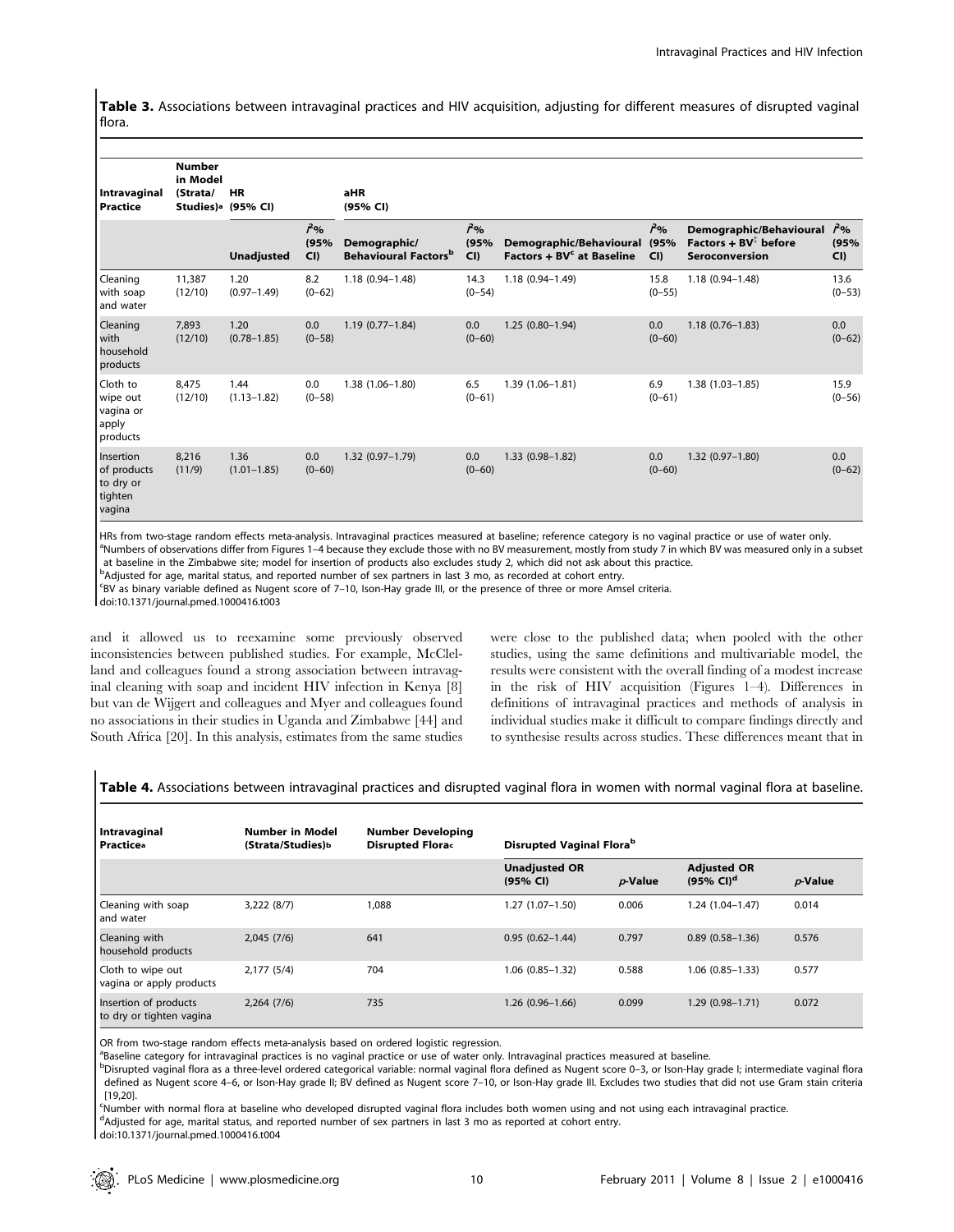Table 5. Association between disrupted vaginal flora and HIV acquisition, stratified Cox regression.

| l Variable                      |                                  | Baseline Vaginal Flora Status ( $n = 8.452$ ) <sup>a</sup> |            | Vaginal Flora Status at Visit before HIV Seroconversion<br>$(n=8,626)^a$ |                                                      |            |  |
|---------------------------------|----------------------------------|------------------------------------------------------------|------------|--------------------------------------------------------------------------|------------------------------------------------------|------------|--|
|                                 | <b>Unadjusted HR</b><br>(95% CI) | <b>Adjusted HR</b><br>$(95\% \text{ Cl})^{\text{b}}$       | $p$ -Value | <b>Unadjusted HR</b><br>(95% CI)*                                        | <b>Adjusted HR</b><br>$(95\% \text{ Cl})^{\text{b}}$ | $p$ -Value |  |
| Vaginal flora                   |                                  |                                                            | < 0.001    |                                                                          |                                                      | < 0.001    |  |
| Normal vaginal flora            | 1 (reference)                    | 1 (reference)                                              |            | 1 (reference)                                                            | 1 (reference)                                        |            |  |
| Intermediate vaginal<br>flora   | $1.62$ $(1.27-2.08)$             | $1.54(1.20-1.97)$                                          |            | $1.51(1.19-1.91)$                                                        | $1.41(1.12 - 1.79)$                                  |            |  |
| <b>BV</b>                       | $1.84(1.48-2.28)$                | $1.69(1.36 - 2.10)$                                        |            | $1.66(1.35-2.05)$                                                        | $1.53(1.24 - 1.89)$                                  |            |  |
| HSV status at baseline          |                                  |                                                            |            |                                                                          |                                                      |            |  |
| Negative                        | 1 (reference)                    |                                                            |            | 1 (reference)                                                            |                                                      |            |  |
| Positive                        | $2.14(1.70 - 2.70)$              | 2.29 (1.80-2.90)                                           | < 0.001    | $2.14(1.70 - 2.69)$                                                      | 2.31 (1.82-2.91)                                     | < 0.001    |  |
| Age at cohort entry             |                                  |                                                            | < 0.001    |                                                                          |                                                      | < 0.001    |  |
| $>25$ y                         | $1.25(1.04-1.50)$                | $1.37(1.13 - 1.65)$                                        |            | $1.26(1.05-1.52)$                                                        | $1.38(1.14 - 1.66)$                                  |            |  |
| $25 - 34y$                      | 1 (reference)                    | 1 (reference)                                              |            | 1 (reference)                                                            | 1 (reference)                                        |            |  |
| 35 y or older                   | $0.80(0.56 - 1.15)$              | $0.80(0.56 - 1.15)$                                        |            | $0.79(0.55 - 1.13)$                                                      | $0.78(0.54 - 1.12)$                                  |            |  |
| Marital status                  |                                  |                                                            | < 0.001    |                                                                          |                                                      | < 0.001    |  |
| Currently married               | 1 (reference)                    | 1 (reference)                                              |            | 1 (reference)                                                            | 1 (reference)                                        |            |  |
| Currently unmarried             | $1.96(1.46 - 2.64)$              | $1.78(1.32 - 2.40)$                                        |            | $1.96(1.46 - 2.62)$                                                      | $1.77(1.31 - 2.38)$                                  |            |  |
| Number of partners<br>last 3 mo |                                  |                                                            | 0.034      |                                                                          |                                                      | 0.023      |  |
| No partner                      | $0.97(0.48 - 1.97)$              | $0.94(0.46 - 1.91)$                                        |            | $0.96(0.47-1.95)$                                                        | $0.90(0.44 - 1.84)$                                  |            |  |
| 1 partner                       | 1 (reference)                    | 1 (reference)                                              |            | 1 (reference)                                                            | 1 (reference)                                        |            |  |
| More than 1 partner             | $2.14(1.47 - 3.12)$              | 1.59 (1.09-2.31)                                           |            | $2.15(1.48-3.13)$                                                        | $1.62$ $(1.11 - 2.35)$                               |            |  |

a Included in analysis are women with available vaginal flora status measured by Gram stain criteria: normal vaginal flora defined as Nugent score 0–3, or Ison-Hay grade I; intermediate vaginal flora defined as Nugent score 4–6, or Ison-Hay grade II; BV defined as Nugent score 7–10, or Ison-Hay grade III. Excludes two studies that did not use Gram stain criteria [19,20].

<sup>b</sup>Multivariable model controls for all variables in the table.

doi:10.1371/journal.pmed.1000416.t005

our systematic review of aggregated published data we were limited to examining associations with intravaginal cleaning and insertion of products and could not draw conclusions about any specific practice [12], illustrating the advantages of individual participant data meta-analysis.

Our findings about the associations between disrupted vaginal flora and increased risk of HIV are consistent with those of other studies [10,11]. Given the rapid fluctuations that occur in vaginal microflora [11,45], the intervals between assessment of vaginal flora status and HIV acquisition in our analyses, and those of previous studies, likely resulted in substantial misclassification. However, these analyses captured some of the increase in risk of HIV infection for women who had BV identified on at least one occasion. A disadvantage of our analysis is that this was a secondary objective and our search strategy did not include all studies addressing these associations. Nevertheless, we included more prospective studies than the previously published systematic review examining the links between BV and risk of HIV infection [10] and we were able to conduct both univariable and multivariable analyses across all studies.

## Interpretation of Study Findings

Our findings suggest an increase in the risk of acquiring HIV infection amongst women who use cloth or paper to wipe out the vagina or apply products, insert products intended to dry or tighten the vagina, or clean with soap intravaginally. Whilst effects of this magnitude could result from residual confounding or bias,

there are also plausible biological mechanisms for these associations. Use of cloth or paper to wipe out the vagina was associated with HIV acquisition after controlling for BV and was not associated with the development of disrupted flora. Use of cloth might increase the risk of HIV if removal of protective vaginal mucus exposes existing micro-trauma or causes inflammation or micro-trauma [4], especially if used frequently, as reported in some regions [5]. Insertion of products into the vagina could also directly cause micro-trauma and/or inflammation. Since the products used are often intended to dry or to tighten the vagina in preparation for sexual intercourse [5], viral entry through breaks in the cervico-vaginal epithelium could be facilitated during or after sex [4]. We found only indirect support in this study for the hypothesis linking intravaginal cleaning with soap, disruption of vaginal flora, and HIV acquisition [12,20]. Amongst women with normal vaginal flora at baseline, those who reported cleaning with soap were slightly more likely to develop intermediate vaginal flora and BV, possibly because an alkaline pH might promote the growth of BV-associated bacteria. The presence of both intermediate vaginal flora and BV were also associated with an increased incidence of HIV in this study, confirming recent observations [11]. We could not examine the effect of BV in a causal model, as planned. In exploratory analyses, adjustment for BV in addition to demographic and behavioural variables in a standard regression model did not further alter the association between intravaginal cleaning with soap and HIV. The adjusted effect size will not have been estimated precisely in this model,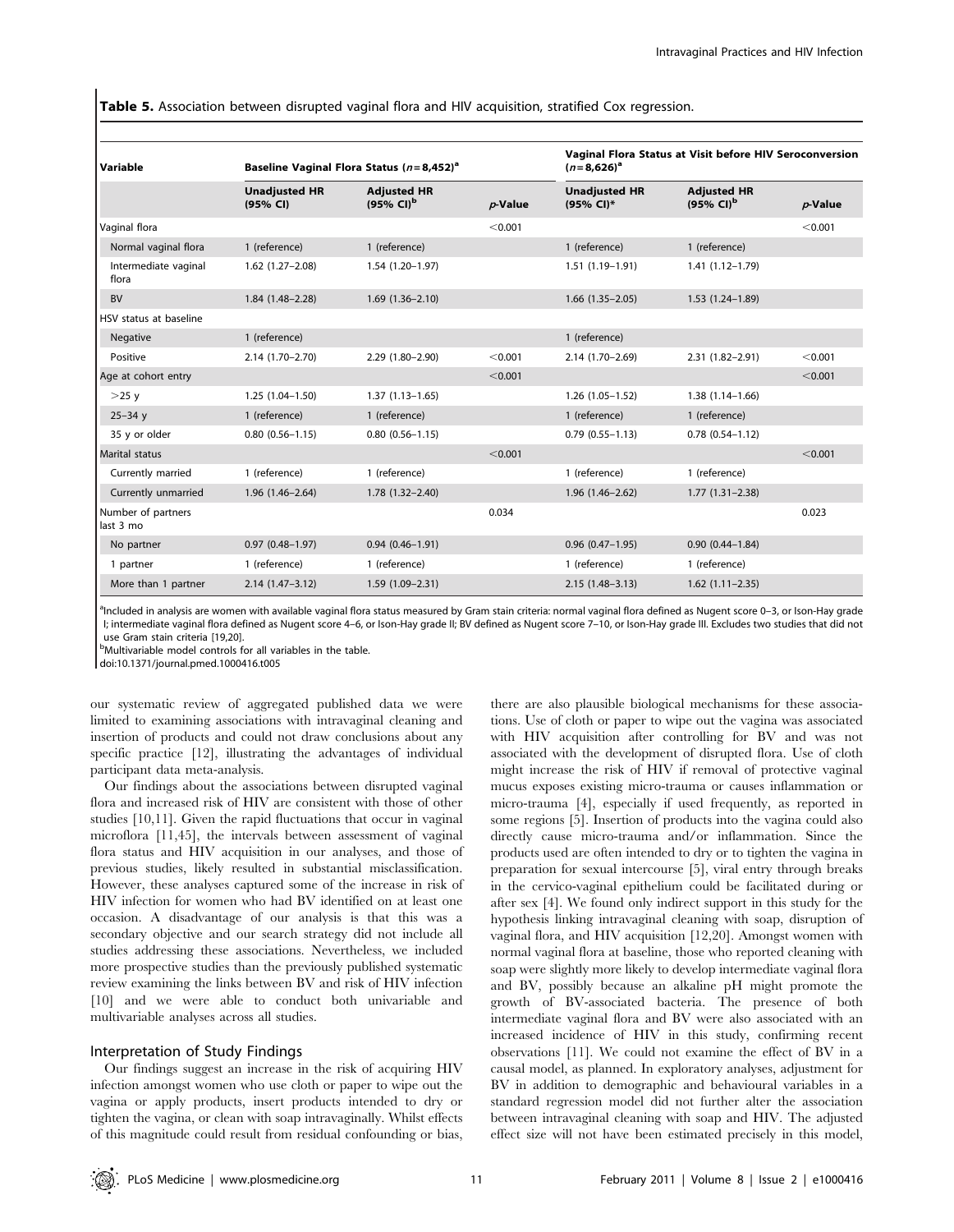however, because BV is on the hypothesized causal pathway. Contrary to expectation [4], use of household cleaners, vinegar, or lime juice did not increase HIV risk in this study. Lime juice has been reported to cause vaginal epithelial damage in clinical studies [46]. These practices were, however, reported infrequently so our study might have lacked statistical power to answer this question, or measurement error might have reduced our ability to detect modest effects despite pooling data from multiple studies.

#### Implications for Research and Policy

It is becoming increasingly important to understand the distribution, motivations for, and health effects of intravaginal practices [12,47], particularly since a randomised controlled trial has, for the first time, shown that a vaginal microbicide can reduce acquisition of HIV infection [48]. Abdool Karim and colleagues found that the incidence of HIV in women using the antiretroviral agent tenofovir was 39% (95% CI 6%–60%) lower than in women using placebo gel [48]. Whilst reported to be acceptable, there are reasons why intravaginal practices might reduce the effectiveness of microbicides. Women might wash or wipe out microbicides, even when advised not to use habitual intravaginal practices during trials. In Tanzania, about half of women who washed intravaginally reported doing so within 2 h of intercourse [47]. Women who use intravaginal practices might adhere less to vaginal gels, as observed in a trial of the effectiveness of diaphragms and lubricant gel [49]. Alternatively, products inserted into the vagina might react with microbicides, making them inactive or potentially harmful [6]. New female-initiated interventions also need to be developed despite the challenges involved in measuring the impact on preventing HIV acquisition. Behavioural interventions that have been successful in helping young US women to stop vaginal douching [50] might be adapted for women in sub-Saharan Africa to encourage less harmful practices [7] such as use of water alone, which was not associated with an increased risk of HIV acquisition. This study provides evidence to suggest that some intravaginal practices increase the risk of HIV acquisition but a direct causal pathway linking intravaginal cleaning with soap, disruption of vaginal flora, and HIV acquisition has not yet been demonstrated. More consistency is needed in definitions and measurements of intravaginal practices so that the effects of specific intravaginal practices and products can be further elucidated.

## Supporting Information

Table S1 Studies excluded from individual participant data meta-analysis, reasons for exclusion, alphabetical order.

Found at: doi:10.1371/journal.pmed.1000416.s001 (0.05 MB DOC)

## References

- 1. UNAIDS (2008) Report on the global HIV/AIDS epidemic 2008. UNAIDS/ 08.25E/JC1510E. Geneva: Joint United Nations Programme on HIV/AIDS.
- 2. Morris GC, Lacey CJ (2010) Microbicides and HIV prevention: lessons from the past, looking to the future. Curr Opin Infect Dis 23: 57–63.
- 3. Ramjee G, Govinden R, Morar NS, Mbewu A (2007) South Africa's experience of the closure of the cellulose sulphate microbicide trial. PLoS Med 4: e235. doi:10.1371/journal.pmed.0040235.
- 4. Shattock RJ, Moore JP (2003) Inhibiting sexual transmission of HIV-1 infection. Nature Rev Microbiol 1: 25–34.
- 5. Martin Hilber A, Hull TH, Preston-Whyte E, Bagnol B, Wacharasin C, et al. (2010) A cross cultural study of vaginal practices and sexuality: implications for sexual health. Soc Sci Med 70: 392–400.
- 6. Hilber AM, Chersich MF, van de Wijgert JH, Rees H, Temmerman M (2007) Vaginal practices, microbicides and HIV: what do we need to know? Sex Transm Infect 83: 505–508.
- 7. Myer L, Kuhn L, Stein ZA, Wright TC, Jr., Denny L (2005) Intravaginal practices, bacterial vaginosis, and women's susceptibility to HIV infection: epidemiological evidence and biological mechanisms. Lancet Infect Dis 5: 786–794.

Table S2 Sensitivity analysis for comparison between random and fixed effects models, comparing incidence of HIV in women using intravaginal practices with women using no practice or water only. Found at: doi:10.1371/journal.pmed.1000416.s002 (0.03 MB DOC)

Table S3 Sensitivity analysis for associations between intravaginal practices and HIV acquisition, with different reference groups. Found at: doi:10.1371/journal.pmed.1000416.s003 (0.03 MB DOC)

Text S1 PRISMA checklist.

Found at: doi:10.1371/journal.pmed.1000416.s004 (0.13 MB PDF)

#### Acknowledgments

We would like to thank all the study teams that conducted the cohort studies included in this meta-analysis. We would also like to acknowledge the contributions of: Shelagh Redmond, who provided technical and administrative support throughout the study; Helen Chen and Cynthia Kwok for assistance with data management; and Scott McClelland for helpful comments on the manuscript. The steering group for the Vaginal Practices Partnership is: JMB, JB, MFC, SD-M, ME, SCF, RJH, RK, NL, AMH, NMcG, CM, LM, MT, AvdS, JHHMvdW, DW-J. The authors responsible for specific studies are: study 1, CM, JHHMvdW; study 2, RK; study 3, JMB; study 4, SCF; study 5, DW-J; study 6, JB; study 7, AvdS; study 8, SD-M; study 9, NMcG; study 10, LM.

## Author Contributions

ICMJE criteria for authorship read and met: NL MFC KS ME SCF JHHMvdW RJH JMB JB SDM RK NM CM LM MT AvdS DWJ MZ AMH. Agree with the manuscript's results and conclusions: NL MFC KS ME SCF JHHMvdW RJH JMB JB SDM RK NM CM LM MT AvdS DWJ MZ AMH. Designed the experiments/the study: NL MFC ME SCF RJH DWJ AMH. Analyzed the data: NL KS RJH AMH. Collected data/ did experiments for the study: MFC JHHMvdW RJH JMB JB SDM RK NM CM LM MT AvdS DWJ AMH. Enrolled patients: JMB JB SDM RK NM CM LM DWJ. Wrote the first draft of the paper: NL. Contributed to the writing of the paper: ME SCF JHHMvdW RJH JMB JB RK NM CM LM MT AvdS DWJ MZ AMH. The contributions to the study of these authors was equivalent. Data management, deriving of study variables: MFC. Contributed data to the individual participant data analysis: SCF. Helped to develop the statistical models and reviewed analysis output: JHHMvdW. Contributed to data and analysis interpretation: JMB. Was the Principal Investigator on one of the component studies in the metaanalysis: CM. Advised on how to conduct the statistical analysis: MZ. Coordinated the colloboration between all included partners and was a PI on the project; contributed to the intrepreptation of results with the analytical team: AMH.

- 8. McClelland RS, Lavreys L, Hassan WM, Mandaliya K, Ndinya-Achola JO, et al. (2006) Vaginal washing and increased risk of HIV-1 acquisition among African women: a 10-year prospective study. AIDS 20: 269–273.
- 9. Myer L, Denny L, Telerant R, Souza M, Wright TC, Jr., et al. (2005) Bacterial vaginosis and susceptibility to HIV infection in South African women: a nested case-control study. J Infect Dis 192: 1372–1380.
- 10. Atashili J, Poole C, Ndumbe PM, Adimora AA, Smith JS (2008) Bacterial vaginosis and HIV acquisition: a meta-analysis of published studies. AIDS 22: 1493–1501.
- 11. van de Wijgert JH, Morrison CS, Brown J, Kwok C, Van der Pol B, et al. (2009) Disentangling contributions of reproductive tract infections to HIV acquisition in African women. Sex Transm Dis 36: 357–364.
- 12. Martin Hilber A, Francis SC, Chersich MF, Scott P, Redmond S, et al. (2010) Intravaginal practices, vaginal infections and HIV acquisition: systematic review and meta-analysis. PloS One 5: e9119. doi:10.1371/journal.pone.0009119.
- van de Wijgert JH, Morrison CS, Cornelisse PG, Munjoma M, Moncada J, et al. (2008) Bacterial vaginosis and vaginal yeast, but not vaginal cleansing, increase HIV-1 acquisition in African women. J Acquir Immune Defic Syndr 48: 203–210.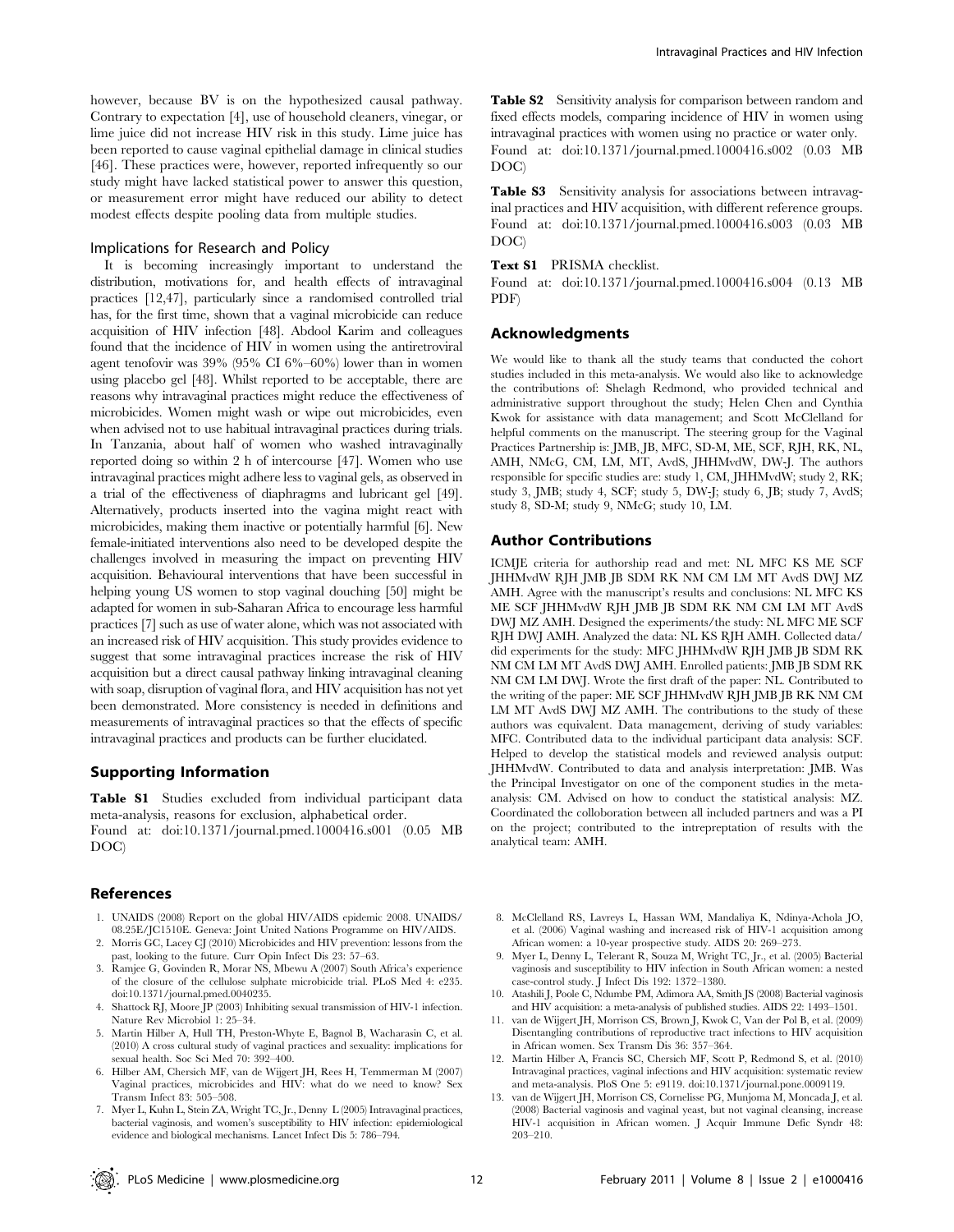- 14. Simmonds MC, Higgins JP, Stewart LA, Tierney JF, Clarke MJ, et al. (2005) Meta-analysis of individual patient data from randomized trials: a review of methods used in practice. Clin Trials 2: 209–217.
- 15. Padian NS, van der Straten A, Ramjee G, Chipato T, de Bruyn G, et al. (2007) Diaphragm and lubricant gel for prevention of HIV acquisition in southern African women: a randomised controlled trial. Lancet 370: 251–261.
- 16. Nugent RP, Krohn MA, Hillier SL (1991) Reliability of diagnosing bacterial vaginosis is improved by a standardized method of gram stain interpretation. J Clin Microbiol 29: 297–301.
- 17. Ison CA, Hay PE (2002) Validation of a simplified grading of Gram stained vaginal smears for use in genitourinary medicine clinics. Sex Transm Infect 78: 413–415.
- 18. Amsel R, Totten PA, Spiegel CA, Chen KC, Eschenbach D, et al. (1983) Nonspecific vaginitis. Diagnostic criteria and microbial and epidemiologic associations. Am J Med 74: 14–22.
- 19. Kumwenda N, Hoffman I, Chirenje M, Kelly C, Coletti A, et al. (2006) HIV incidence among women of reproductive age in Malawi and Zimbabwe. Sex Transm Dis 33: 646–651.
- 20. Myer L, Denny L, de Souza M, Wright TC, Jr., Kuhn L (2006) Distinguishing the temporal association between women's intravaginal practices and risk of human immunodeficiency virus infection: a prospective study of South African women. Am J Epidemiol 163: 552–560.
- 21. von Elm E, Altman DG, Egger M, Pocock SJ, Gotzsche PC, et al. (2007) The Strengthening the Reporting of Observational Studies in Epidemiology (STROBE) statement: guidelines for reporting observational studies. PLoS Med 4: e296. doi:10.1371/journal.pmed.0040296.
- 22. Higgins JP, Thompson SG (2002) Quantifying heterogeneity in a meta-analysis. Stat Med 21: 1539–1558.
- 23. Greenland S (1989) Modeling and variable selection in epidemiologic analysis. Am J Public Health 79: 340–349.
- 24. Brotman RM, Klebanoff MA, Nansel TR, Andrews WW, Schwebke JR, et al. (2008) A longitudinal study of vaginal douching and bacterial vaginosis - a marginal structural modeling analysis. Am J Epidemiol 168: 186–191.
- 25. McCullagh P (1980) Regression models for ordinal data. J Royal Stat Soc Series B (Methodological) 42: 109–142.
- 26. Ghys PD, Diallo MO, Ettiegne-Traore V, Satten GA, Anoma CK, et al. (2001) Effect of interventions to control sexually transmitted disease on the incidence of HIV infection in female sex workers. AIDS 15: 1421–1431.
- 27. Hester RA, Kennedy SB (2003) Candida infection as a risk factor for HIV transmission. J Womens Health (Larchmt) 12: 487–494.
- 28. Hira SK, Mangrola UG, Mwale C, Chintu C, Tembo G, et al. (1990) Apparent vertical transmission of human immunodeficiency virus type 1 by breast-feeding in Zambia. J Pediatr 117: 421–424.
- 29. Kapiga SH, Sam NE, Bang H, Ni Q, Ao TT, et al. (2007) The role of herpes simplex virus type 2 and other genital infections in the acquisition of HIV-1 among high-risk women in northern Tanzania. J Infect Dis 195: 1260–1269.
- 30. Kleinschmidt I, Rees H, Delany S, Smith D, Dinat N, et al. (2007) Injectable progestin contraceptive use and risk of HIV infection in a South African family planning cohort. Contraception 75: 461–467.
- 31. Nagot N, Ouedraogo A, Defer MC, Vallo R, Mayaud P, et al. (2007) Association between bacterial vaginosis and Herpes simplex virus type-2 infection: implications for HIV acquisition studies. Sex Transm Infect 83: 365–368.
- 32. Riedner G, Hoffmann O, Rusizoka M, Mmbando D, Maboko L, et al. (2006) Decline in sexually transmitted infection prevalence and HIV incidence in female barworkers attending prevention and care services in Mbeya Region, Tanzania. AIDS 20: 609–615.
- 33. Taha TE, Hoover DR, Dallabetta GA, Kumwenda NI, Mtimavalye LA, et al. (1998) Bacterial vaginosis and disturbances of vaginal flora: association with increased acquisition of HIV. AIDS 12: 1699–1706.
- 34. van de Wijgert JH, Mason PR, Gwanzura L, Mbizvo MT, Chirenje ZM, et al. (2000) Intravaginal practices, vaginal flora disturbances, and acquisition of sexually transmitted diseases in Zimbabwean women. J Infect Dis 181: 587–594.
- 35. Morrison CS, Richardson BA, Mmiro F, Chipato T, Celentano DD, et al. (2007) Hormonal contraception and the risk of HIV acquisition. AIDS 21: 85–95.
- 36. Delany-Moretlwe S, Rees H (2010) Tshireletso study for women's health. Reproductive Health Research Unit (RHRU). Microbicide feasibility study. Protocol. Hillbrow, South Africa: RHRU, University of Witwatersrand.
- 37. Kaul R, Kimani J, Nagelkerke NJ, Fonck K, Ngugi EN, et al. (2004) Monthly antibiotic chemoprophylaxis and incidence of sexually transmitted infections and HIV-1 infection in Kenyan sex workers: a randomized controlled trial. JAMA 291: 2555–2562.
- 38. Bosire W, Luchters S, Nel A, Malava E, Malonza I, et al. (2010) A prospective microbicides preparedness study for estimation of HIV-1 incidence among female sex workers in Mombasa, Kenya. In: Proceedings of Microbicides 2008, February 2008. New Delhi, India. 126 p.
- 39. Pettifor A, Delany S, Kleinschmidt I, Miller WC, Atashili J, et al. (2009) Use of injectable progestin contraception and risk of STI among South African women. Contraception 80: 555–560.
- 40. Ramjee G, Kapiga S, Weiss S, Peterson L, Leburg C, et al. (2008) The value of site preparedness studies for future implementation of phase 2/IIb/III HIV prevention trials: experience from the HPTN 055 study. J Acquir Immune Defic Syndr 47: 93–100.
- 41. Subramanian L, McGrath N, Ndlovu H, Gafos M (2008) Family planning methods among women in a vaginal microbicide feasibility study in rural KwaZulu-Natal, South Africa. Afr J Reprod Health 12: 45–63.
- 42. Vallely A, Hambleton IR, Kasindi S, Knight L, Francis SC, et al. (2010) Are women who work in bars, guesthouses and similar facilities a suitable study population for vaginal microbicide trials in Africa? PloS One 5: e10661. doi:10.1371/journal.pone.0010661.
- 43. Watson-Jones D, Weiss HA, Rusizoka M, Changalucha J, Baisley K, et al. (2008) Effect of herpes simplex suppression on incidence of HIV among women in Tanzania. N Engl J Med 358: 1560–1571.
- 44. van de Wijgert J, Morrison C, Salata R, Padian N (2006) Is vaginal washing associated with increased risk of HIV-1 acquisition? AIDS 20: 1347–1348.
- 45. Brotman RM, Ravel J, Cone RA, Zenilman JM (2010) Rapid fluctuation of the vaginal microbiota measured by Gram stain analysis. Sex Transm Infect 86: 297–302.
- 46. Fletcher PS, Harman SJ, Boothe AR, Doncel GF, Shattock RJ (2008) Preclinical evaluation of lime juice as a topical microbicide candidate. Retrovirol 5: 3.
- 47. Allen CF, Desmond N, Chiduo B, Medard L, Lees SS, et al. (2010) Intravaginal and menstrual practices among women working in food and recreational facilities in Mwanza, Tanzania: implications for microbicide trials. AIDS Behav 14: 1169–1181.
- 48. Abdool Karim Q, Abdool Karim SS, Frohlich JA, Grobler AC, Baxter C, et al. (2010) Effectiveness and safety of tenofovir gel, an antiretroviral microbicide, for the prevention of HIV infection in women. Science 329: 1168–1174.
- 49. van der Straten A, Cheng H, Chidanyika A, de BG, Padian N (2010) Vaginal practices and associations with barrier methods and gel use among Sub-Saharan African women enrolled in an HIV prevention trial. AIDS Behav 14: 590–599.
- 50. Grimley DM, Oh MK, Desmond RA, Hook EW, III, Vermund SH (2005) An intervention to reduce vaginal douching among adolescent and young adult women: a randomized, controlled trial. Sex Transm Dis 32: 752–758.